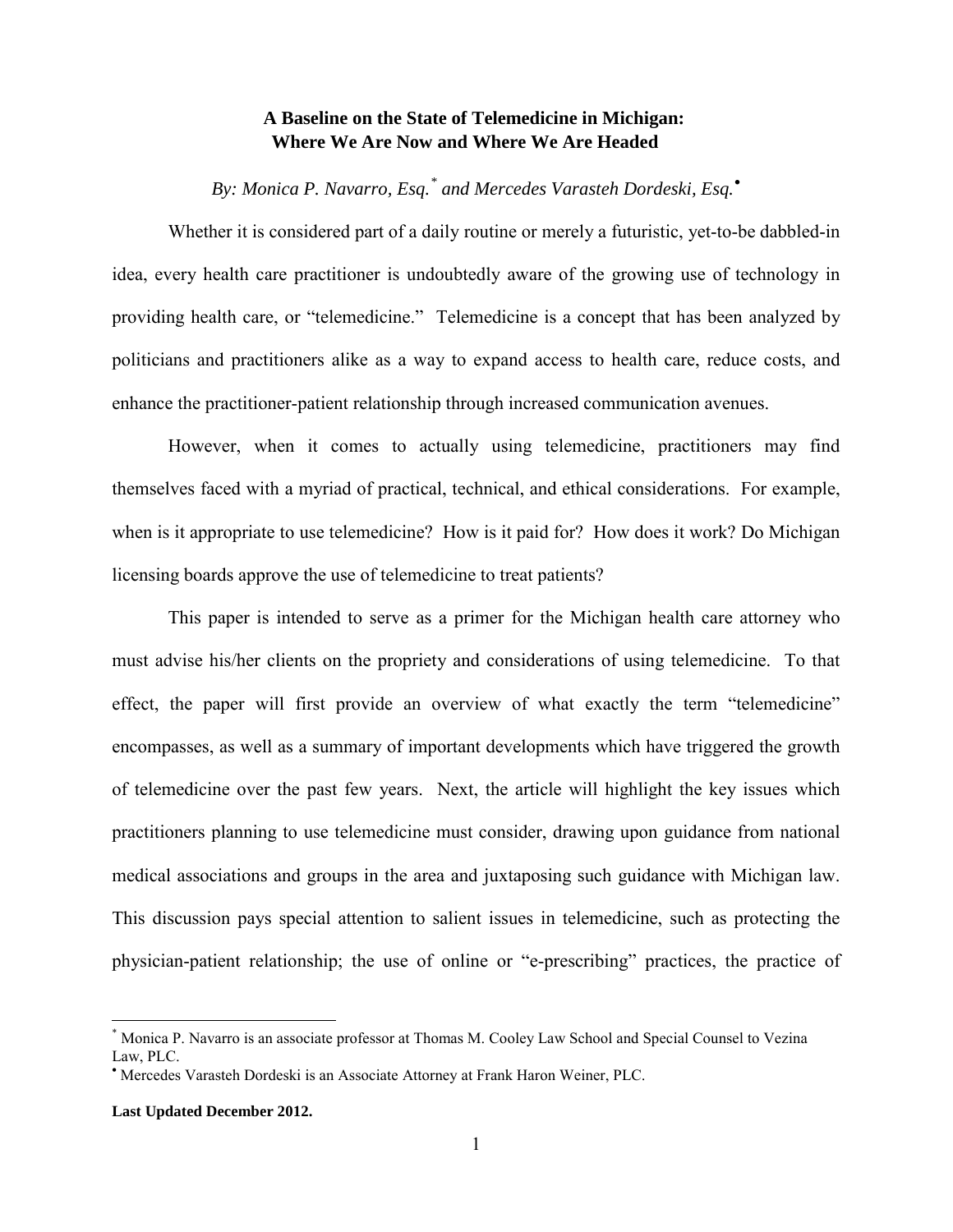medicine across state lines; and privacy considerations. Finally, this paper will touch on the reimbursement of telemedicine services by government and private payors.

A word of caution to practitioners relying on this paper as the last word on telemedicine is in order. Generally speaking, there is a lack of Michigan-specific guidance when it comes to using telemedicine, and until June of 2012 the term "telemedicine" was not defined in Michigan. Although the Michigan Bureau of Health Professions has convened a Workgroup to examine the issues related to the use of technology in the delivery of healthcare and the Workgroup has made recommendations with respect to telemedicine (discussed in detail below), the individual State Licensing Boards have not issued any official guidelines for their respective practitioners to abide by. Further, although in June of 2012 two laws were passed in Michigan requiring Blue Cross Blue Shield and other private insurers to provide coverage (subject to certain restrictions) for care rendered via telemedicine which utilizes real-time video and/or interaction, there is no other Michigan legislation regulating the practice of telemedicine. Accordingly, this article is far from being a final word on telemedicine in Michigan.

Rather, this article seeks to lay out a mere baseline from which legal practitioners can build by developing their own up-to-date and to-the-point legal advice in what is a very broad and legally under-developed area. Put in other words, this paper constitutes only the first installment of an ongoing discussion which, though under-developed at this time, is clearly front and center in the State.

### **What Is "Telemedicine"?**

When advising clients on a topic as broad as telemedicine, it is important to first have an understanding of what the term encompasses. In everyday conversation, "telemedicine" is often

2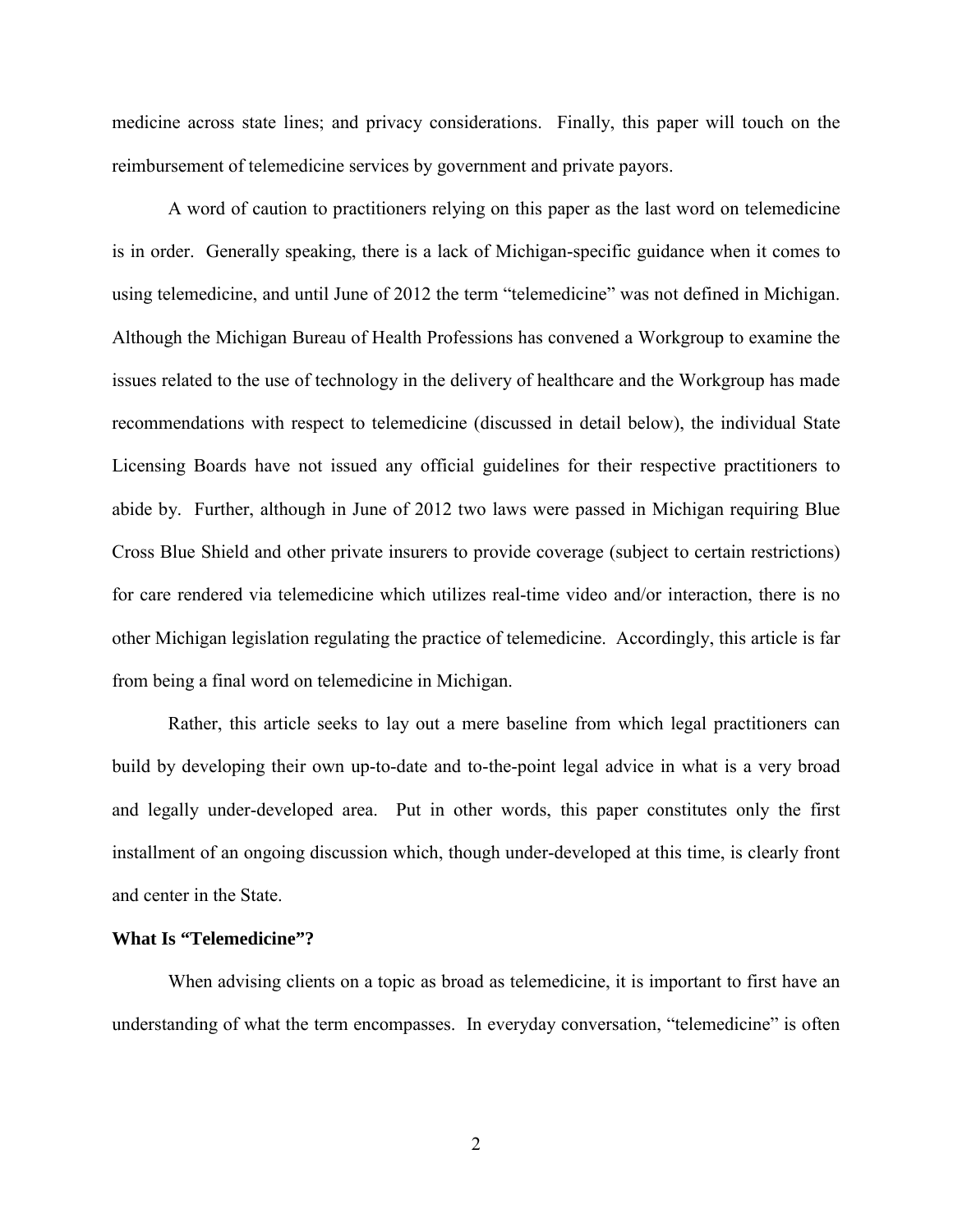used interchangeably with terms such as "e-health", "electronic health records", and other technologically-affiliated phrases.

According to the Michigan Bureau of Health Professions E-Health Workgroup (hereafter referred to as the "E-Health Workgroup"), "telemedicine" is actually a subset of "e-health," which is an umbrella term that encompasses all practices and issues related to the technologically-facilitated delivery of health care information, education, consultation, products, and services.<sup>[1](#page-2-0)</sup>

Except as otherwise specified, for purposes of this paper, the term "telemedicine" will be based on the E-Health Workgroup definition and refers to the use of any communication or information technologies to facilitate the delivery of clinical care. Examples of telemedicine include a psychiatrist conducting a real-time web-based therapy session with a patient through the use of Skype or web-cameras; email correspondence between a patient and physician regarding a prescribed medication; or a physician uploading a patient's X-rays to an Internet site and sharing the images with a specialist in another state.

As noted above, the practice of telemedicine includes situations where both clinical and non-clinical services (such as medical education, administration, consultation, assessment and research) are provided to patients or shared between providers. E-prescribing is included as a category of telemedicine, as is "cybermedicine," which is the practice of patients and health care providers communicating through the use of electronic mail or web-based chat programs.

### **Why Use Telemedicine?**

 $\overline{a}$ 

There are obvious benefits associated with the use of telemedicine. Most notably, it allows for increased portability and access to health care. For example, telepsychiatry or the use

<span id="page-2-0"></span><sup>1</sup> *See* Michigan Department of Community Health Bureau of Health Professions, *FY 2008 Report and Recommendations of the E-Health Workgroup* (March 2008), at 8 [hereafter *2008 Report*].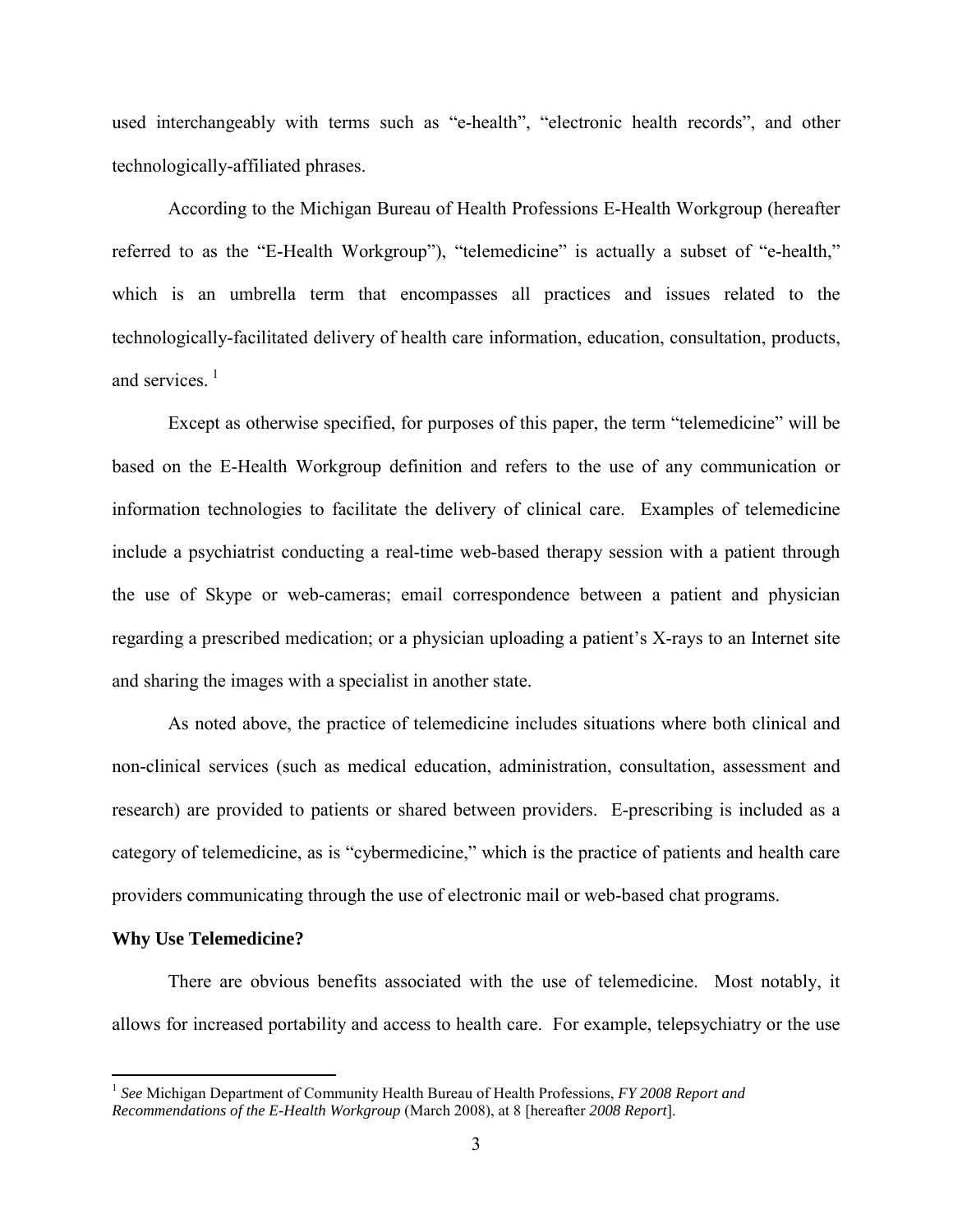of Internet video-conferencing to provide counseling to patients allows a practitioner to treat individuals in rural or inner-city areas where the demand for such services exceeds the supply of licensed professionals.<sup>[2](#page-3-0)</sup> Additionally, telemedicine enhances the number of resources available to providers. Indeed, a physician can use telemedicine to input patient progress notes in an electronic health record (EHR) and then forward the electronic patient file to a second physician for consultation. Further, a physician can use "real time" video for interactions as complex as robotic surgery, whereby a patient and provider are present at the same time with a communications link between them that allows real time video interactions to take place. Furthermore, the increased use of technology, such as e-prescribing, is anticipated to result in drastically reduced administrative costs and medical errors. For example, a 2004 study performed by the Medical Group Management Association shows that administrative costs related to managing prescription refill requests by phone can cost practices more than \$10,000.00 per year per physician.<sup>[3](#page-3-1)</sup> As a result of the foregoing, telemedicine is expected to become increasingly relevant as the use of electronic medical records (EHRs) rises.

Another critical reason for the expected increase in the use of telemedicine is a provision of the 2009 American Recovery and Reinvestment Act (a.k.a. the Stimulus Bill), which requires health care providers to make "meaningful use" of electronic medical records by 2011 or be penalized in the form of decreased Medicare and Medicaid payments. Recent proposed rules from the Center for Medicare and Medicaid Services indicate that a provider's use of electronic prescribing and "interoperability" (i.e., the ability to share health information with patients, other providers and government agencies) will be used to gauge whether a provider is making

<span id="page-3-0"></span><sup>2</sup> *See, e.g.*, Megha Satyanarayana, *No Psychiatrist Nearby? Turn On the Screen*, Detroit Free Press, November 15, 2009.

<span id="page-3-1"></span><sup>3</sup> Source: 2004 MGMA – *Analyzing Cost of Administrative Complexity in a Group Practice.*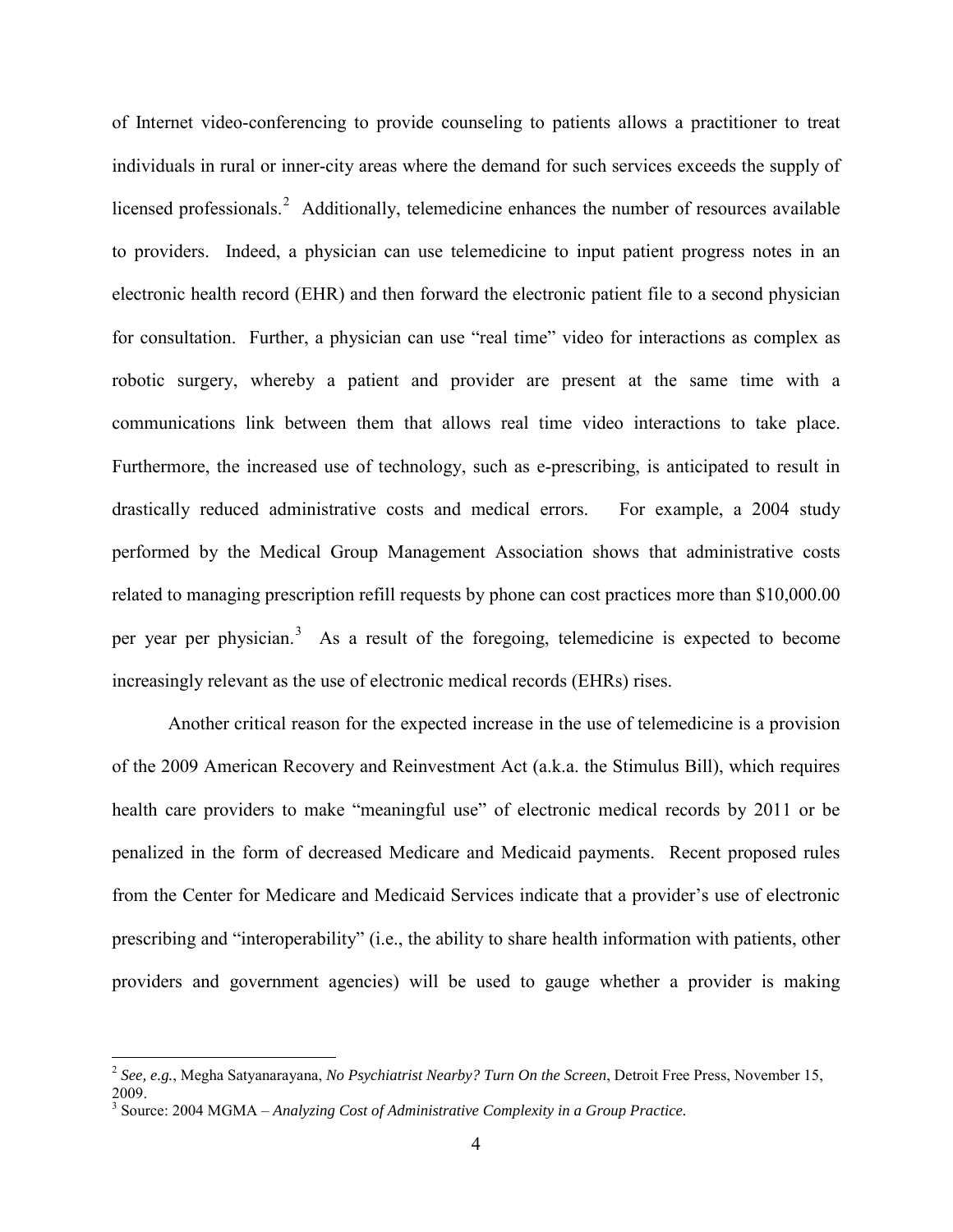"meaningful use" of  $EHR$ .<sup>[4](#page-4-0)</sup> In light of the foregoing, it is inevitable that telemedicine will become progressively more visible in the everyday practice of medicine and that health care attorneys can expect increased queries from health care clients on how to properly implement telemedicine into their practices. Attorneys will need to be ready to advise health care clients on the following issues:

# **ESTABLISHING AND PROTECTING THE PROVIDER-PATIENT RELATIONSHIP**

*IN GENERAL:* The use of telemedicine creates the possibility for many "shortcuts" in the provider-patient relationship. Under the traditional model for obtaining medical care, patients commonly locate physicians through phone book listings, their managed care plan, or referrals from another physician. These contacts are followed by an appointment to see the physician for treatment. The physician then meets with the patient and prescribes care based on both physical and verbal examinations. Additionally, the physician may already have obtained background information on the patient; the patient's medical file may have been sent to the physician in advance; or the treating physician may have spoken with the referring physician about the patient. In contrast, with the advent of telemedicine, a patient may simply email a physician describing his/her symptoms and ailments or may submit a query on a physician practice website or blog. The foregoing model for obtaining medical care creates a scenario whereby a patient locates a physician and the physician recommends or prescribe treatments based on merely the patient's verbal representations of his/her illness.

Obviously, several issues arise with this second "treatment" scenario. First, the physician must rely on the patient's accurate representation of information to the physician, as there is no independent way for the practitioner to confirm the patient's illness or ascertain whether there

<span id="page-4-0"></span><sup>4</sup> Centers for Medicare and Medicaid Services, *Medicare and Medicaid Programs: Electronic Health Record Incentive Program*, 75 FR 1844 *et seq*. (January 13, 2010).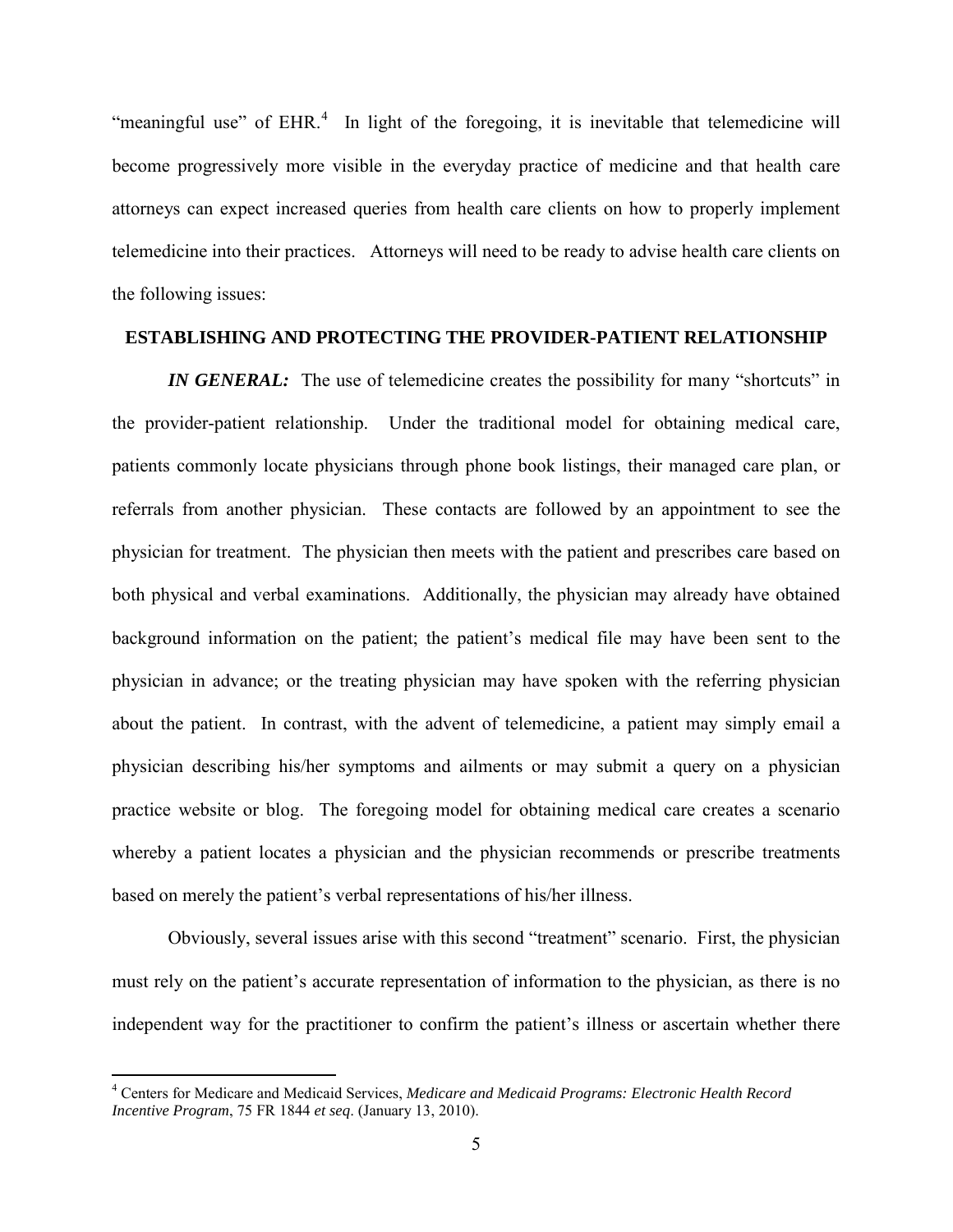are other symptoms present which must be addressed as well. Secondly, during a quick email exchange, the lines may be blurred as to whether a patient-physician relationship has actually been established. Finally, an electronic exchange may adversely impact a provider's ability to provide high-quality health care and may expose a provider to liability by requiring him/her to make decisions about a patient's health without physically examining the patient.

The general consensus amongst professional medical associations is that email or other online queries may not be used as a substitute for face-to-face contact to establish an initial physician-patient relationship. For example, the Federation of State Medical Boards' ("FSMB") Model Guidelines for the Appropriate Use of the Internet in Medical Practice<sup>[5](#page-5-0)</sup> sets out that an in-person patient evaluation must be conducted prior to providing any treatment, whether through issuing electronic prescriptions or otherwise. Treatment based solely on an online questionnaire or consultation without a preceding face-to-face evaluation at some point in the physician-patient relationship does not meet the acceptable standard of care.

The FSMB guidelines have been echoed by groups such as the American Osteopathic Association ("AOA"), which sets out that "[a] doctor-patient relationship can only be established through at least one face-to-face meeting."<sup>[6](#page-5-1)</sup> Additionally, guidance from the FSMB and AOA makes it clear that once the requisite face-to-face meeting has been held, practitioners should use electronic communications only as a way to supplement a physician-patient relationship, not as a means to replace it. Further, providers who wish to use telemedicine practices, such as communicating with patients through email or using online Personal Health Records ("PHR")

<sup>&</sup>lt;sup>5</sup> Available online at: [http://www.fsmb.org/pdf/2002\\_grpol\\_Use\\_of\\_Internet.pdf](http://www.fsmb.org/pdf/2002_grpol_Use_of_Internet.pdf)

<span id="page-5-1"></span><span id="page-5-0"></span><sup>&</sup>lt;sup>6</sup> AOA Draft Policy Statement – Online Medicine, Res. No. H-281- A/2009 (July 17, 2009), available online at [http://www.do-online.org/pdf/cal\\_hod09res281.pdf](http://www.do-online.org/pdf/cal_hod09res281.pdf) [hereinafter AOA Statement].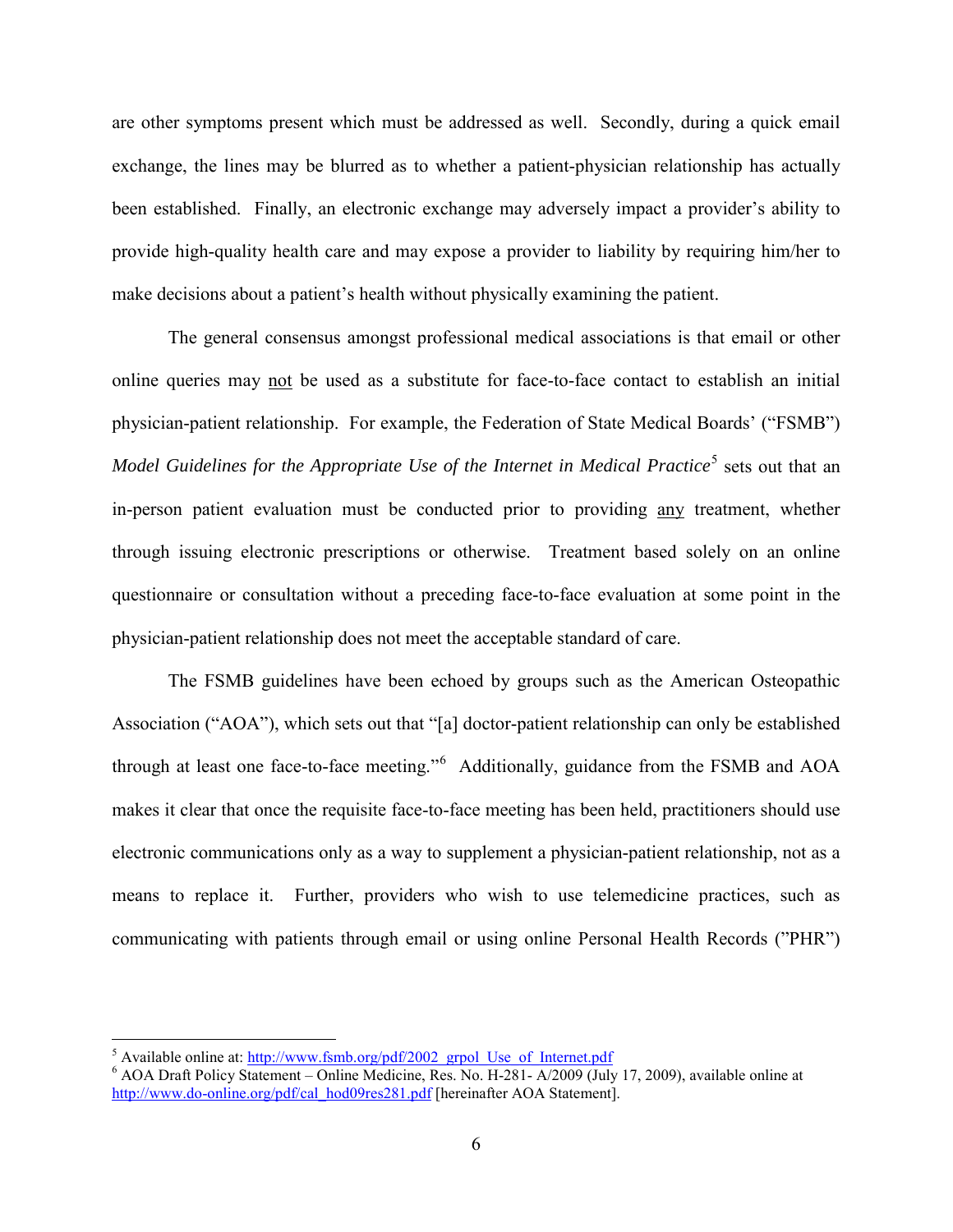vendors such as Google Health or HealthVault, should establish clear rules and guidelines with their patients prior to the use of such technologies.

For example, the FSMB and American Medical Association ("AMA") have both issued proposed guidelines for the use of provider-patient email. These recommendations include:

- Establishing the types of transactions (prescription refill, appointment scheduling, etc.) and the sensitivity of the subject matter (HIV, pregnancy test results, etc.) permitted over email.
- Explaining that matters requiring lengthy or prolonged correspondence may need to be addressed in-person.
- Making sure patients understand privacy issues, including the identity of the person who will be receiving/reading the messages.
- Setting a turnaround time for messages.

 $\overline{a}$ 

Making sure email messages are accompanied by "read receipt" requests.

*See* FSMB *Model Guidelines for the Appropriate Use of the Internet in Medical Practice*, *supra*; see also AMA Guidelines for Physician-Patient Electronic Communications<sup>[7](#page-6-0)</sup>.

Thus, practitioners should maintain written policies and procedures governing the use of patient-physician electronic mail and should require patients to sign agreements acknowledging and agreeing to abide by such guidelines. Practitioners should also be reminded that email and Internet correspondence must adhere to usual Health Insurance Portability and Accountability Act (HIPAA) regulations and other state/federal privacy laws.

*IN MICHIGAN:* The E-Health Workgroup's 2008 Report specifically recommended that the Michigan Department of Community Health adopt the FSMB's *Model Guidelines for the* 

<span id="page-6-0"></span> $^7$  Available online at: http://www.ama-assn.org/resources/doc/code-medical-ethics/5026a.pdf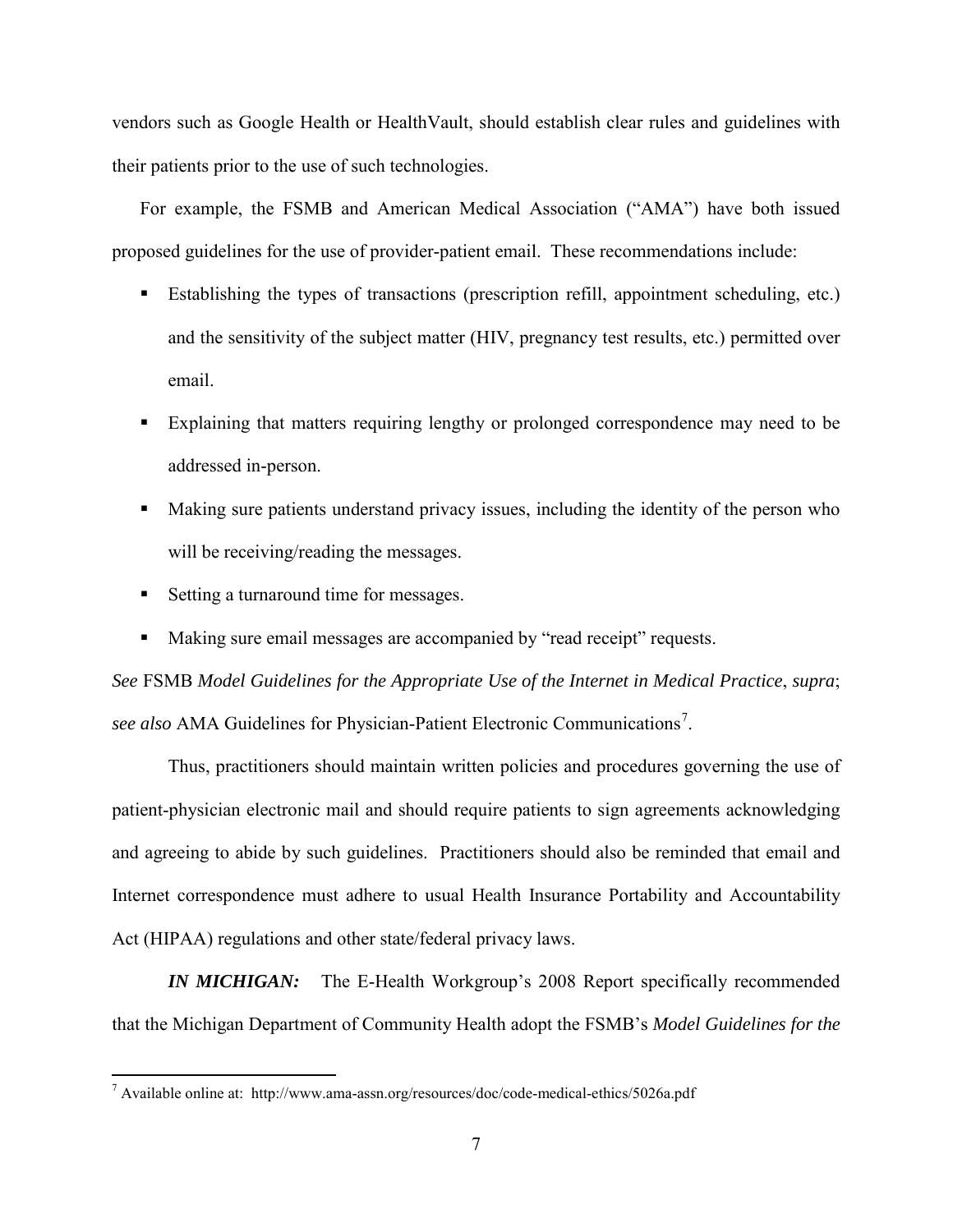*Appropriate Use of the Internet in Medical Practice* and communicate the guidelines to all licensed health care providers through Department websites and other communications channels. However, to date the MDCH has not adopted the FSMB guidelines. Additionally, the individual licensing boards (e.g., Board of Medicine, Board of Nursing, etc.; collectively, the "Licensing Boards") have not issued any formal guidance to their licensees in terms of when telemedicine may be used and appropriate protocols for doing so.

In Michigan, "telemedicine" is defined by statute as "the use of an electronic media to link patients with health care professionals in different locations."<sup>[8](#page-7-0)</sup> However, there are no Michigan statutes or administrative rules addressing the issues of patient-provider relationships, confidentiality, or privacy in the context of telemedicine alone. That said, given the level of discussion on the topic in the respective Licensing Boards, as well as the E-Health Workgroup's recommendations, it is anticipated that laws in this regard will be forthcoming and this article will be supplemented accordingly.

In the absence of clear guidance from the MDCH, Bureau of Health Professionals, or individual Licensing Boards, Michigan health care providers should proceed with caution when using email or EHR technologies to communicate with patients. As will be discussed in more detail below, Michigan law has eliminated the "face-to-face" requirement as a condition of receiving payment from private insurers for health care services. A safe recommendation to clients would be to establish a face-to-face physician patient relationship under the traditional model prior to engaging in any telemedicine; to consult guidelines issued by the Professional Organization governing the practitioner's discipline (e.g., the AMA for medical doctors; the AOA for osteopathic doctors; the APA for psychologists, etc.); to abide by the FSMB, AMA, or

<span id="page-7-0"></span><sup>8</sup> *See* 2012 Mich. Pub. Act No. 214 (effective June 28, 2012); 2012 Mich. Pub. Act. No. 215 (Effective June 28, 2012).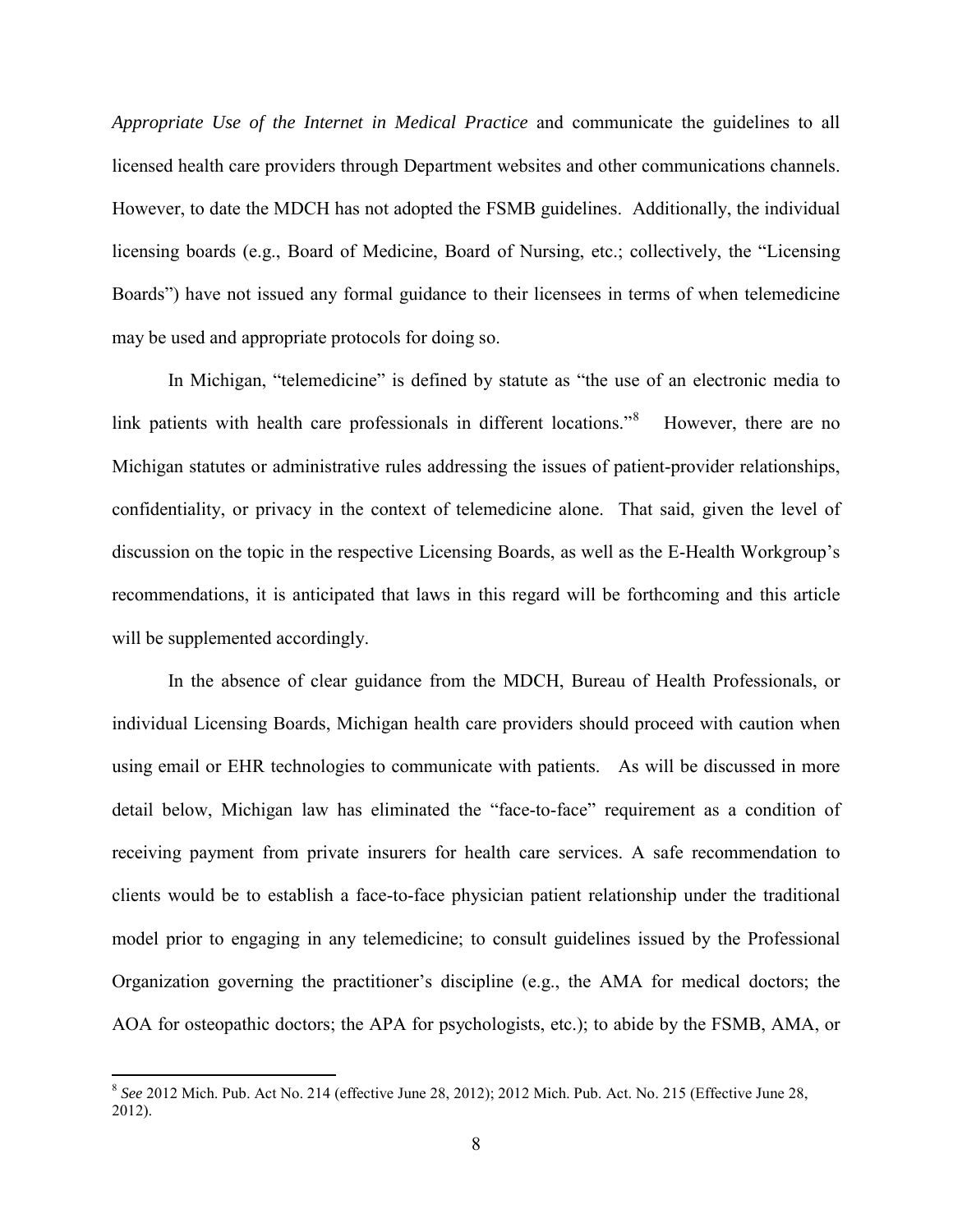AOA guidelines (unless more specific guidelines have been issued by the practitioner's own Professional Organization) whenever they correspond with patients by email or other online communication; and to make sure that all telemedicine policies are clearly explained to patients in advance.

# **E-PRESCRIBING**

*IN GENERAL*: E-prescribing is simply the use of automated data entry systems to generate a prescription, rather than generating it on paper, and relying on automated/electronic methods of transmission of that prescription to the dispensing pharmacy. The tremendous benefits of e-prescribing are widely accepted in the healthcare community. On the quality end of the spectrum, the benefits include enhanced efficiency, patient safety, patient satisfaction, medication compliance, and formulary adherence. On the cost end of the spectrum, there are significant cost savings to both patients and providers. Patients save through automated identification of generic alternatives and avoid costly treatments to correct medication or drug interaction errors. Providers save by reducing the potential of medical malpractice exposure as a result of errors and by spending less time writing and communicating with pharmacists clarifying prescriptions (which is estimated will cost \$414 billion in administrative costs by 2014). Given the foregoing, e-prescribing is here to stay.

In order to understand the legal environment necessary to both support and regulate eprescribing, it is important to recognize that there are typically two parties or sites to an eprescribing relationship: the prescribing-based site (i.e., the provider that generates the electronic script; hereinafter the "provider") and the pharmacy-based site (i.e., the pharmacy that dispenses the script, hereinafter the "pharmacy"). However, because the advent of technology and e-prescribing has resulted in the proliferation of unethical Internet and mail order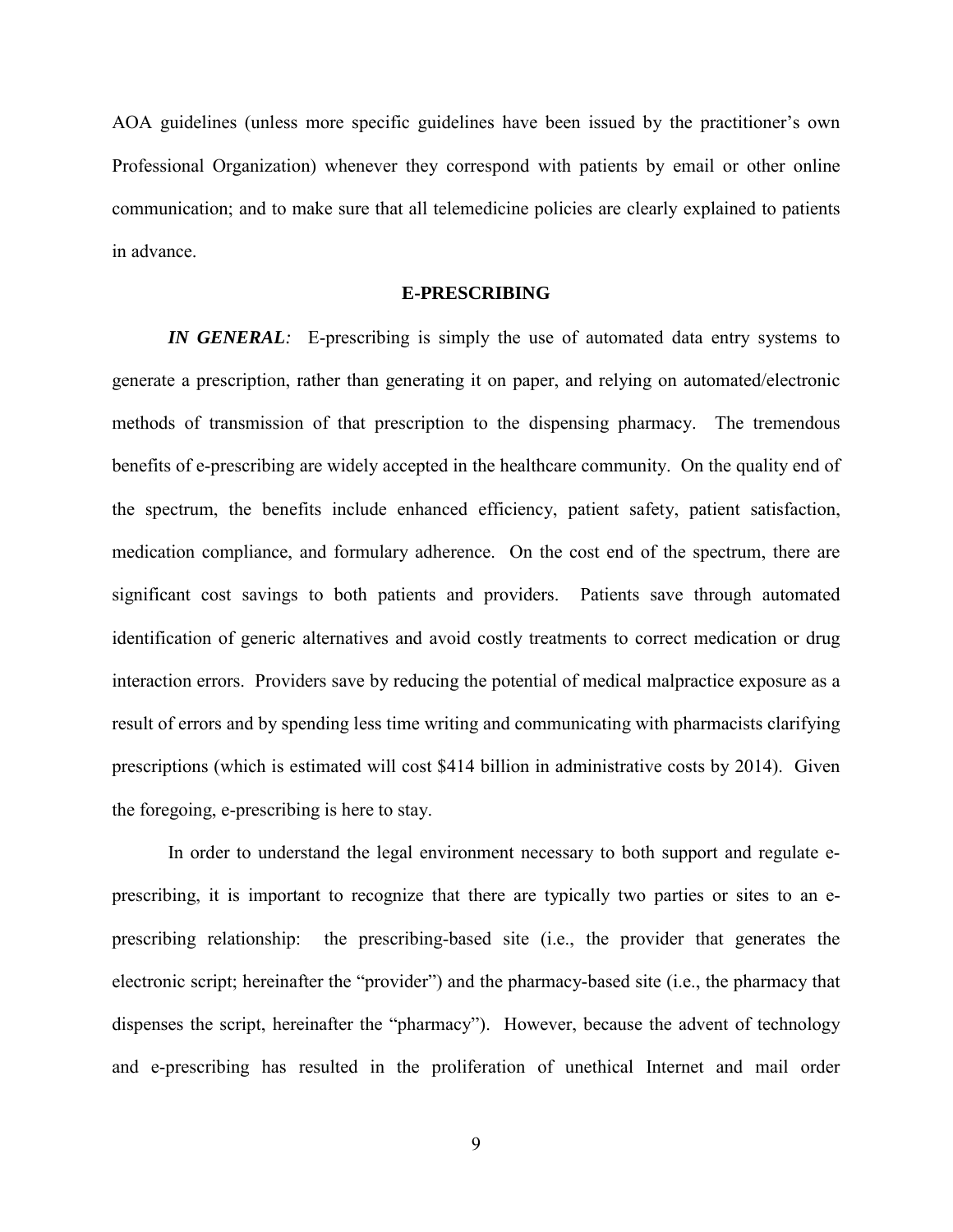pharmacies, e-prescribing discussions and calls for regulation tend to focus around the pharmacy-end of that relationship.

As previously discussed, a prescribing-based site or provider which offers prescribing services based on completion of an on-line health history alone does not have the requisite physician-patient relationship to ethically or lawfully prescribe for the patient. However, except as otherwise noted in this section, the law typically does not impose additional requirements on the prescribing providers as long as the provider otherwise meets the legal requirements for telemedicine previously outlined in this paper (such as establishing a face-to-face relationship with the patient prior to engaging in telemedicine, including e-prescribing; having proper licensure; and complying with the applicable privacy and security rules, among other requirements).

*IN MICHIGAN:* Michigan has been at the forefront of the e-prescribing revolution, along with nine other states. In 2006, Michigan was recognized for its work in improving patient safety in the drug prescription process with its use of electronic prescribing technology. Indeed, largely as a result of a number of private collaborative projects between major health systems, employers, and health insurance organizations in Michigan, the State was ranked 6th in the nation for the number of prescriptions routed electronically in 2007 (moving up from number 10 in 2006). That said, a firm legal framework for e-prescribing is yet to be implemented in Michigan and many recommended laws for dealing with e-prescribing issues are yet to be adopted.

Many of the legislative proposals currently pending in the Michigan Legislature had their genesis in a 2001 Report issued by the Michigan Department of Consumer & Industry Services Bureau of Health Services Task Force on Internet Pharmacies and Prescribing (the "Task

<span id="page-9-0"></span><sup>9</sup> *2008 Report, supra* note 1, at 20.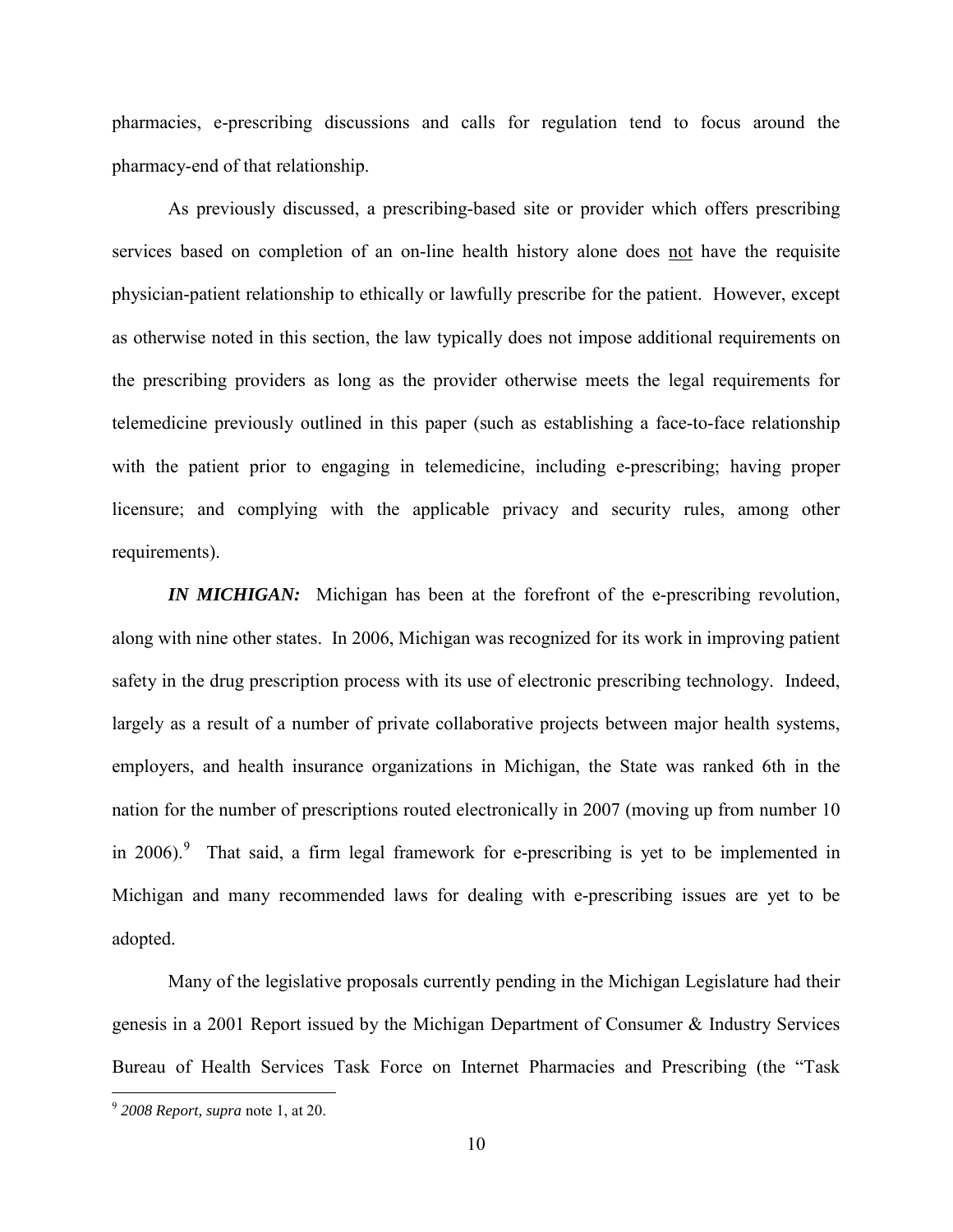Force"). In that report, relying in large part on the work of the National Association of Boards of Pharmacies ("NABP"), the Task Force formulated six areas that needed to be addressed by the Public Health Code in order to properly support and regulate e-prescribing in the State.

Specifically, the Task Force called for (1) amendments to the pharmacy-related definitions to address e-prescribing and the advent of Internet pharmacy practices; (2) delineation of the nature of the provider-patient relationship with an emphasis on verification on the identity of prescribers and patients; (3) adoption of standards for identifying legitimate Internet pharmacies doing business under the appropriate regulatory umbrellas; (4) elimination of restrictions on mail order pharmacies; (5) establishment of licensure requirements for Internet and mail order pharmacies; and (6) addressing confidentiality requirements.<sup>[10](#page-10-0)</sup> Unfortunately, though the Task Force recommendations triggered some administrate rule changes in the Board of Pharmacy General Rules,<sup>[11](#page-10-1)</sup> the recommendations did not culminate in any legislative enactments or amendments to the Public Health Code. Thus, currently e-prescribing remains largely obstructed and yet unregulated in Michigan.

As far as the obstructions are concerned, the Public Health Code (the "Code") currently contains a number of impediments for e-prescribing in Michigan, all of which were targeted for correction by the Task Force to no avail, as follows:

> The definition of "license" does not recognize out-of-state pharmacies (Internet and mail order pharmacies) as entities that can be licensed in Michigan. Unlicensed out-of-state pharmacies may not do business in Michigan. *See* M.C.L. §333.7333; M.C.L. §333.17743; M.C.L. §333.17748.

<span id="page-10-0"></span> $10$   $Id$ .

<span id="page-10-1"></span><sup>&</sup>lt;sup>11</sup> Available online at: [http://www7.dleg.state.mi.us/orr/Files%5CAdminCode%5C1102\\_2012-](http://www7.dleg.state.mi.us/orr/Files%5CAdminCode%5C1102_2012-095LR_AdminCode.pdf) [095LR\\_AdminCode.pdf](http://www7.dleg.state.mi.us/orr/Files%5CAdminCode%5C1102_2012-095LR_AdminCode.pdf)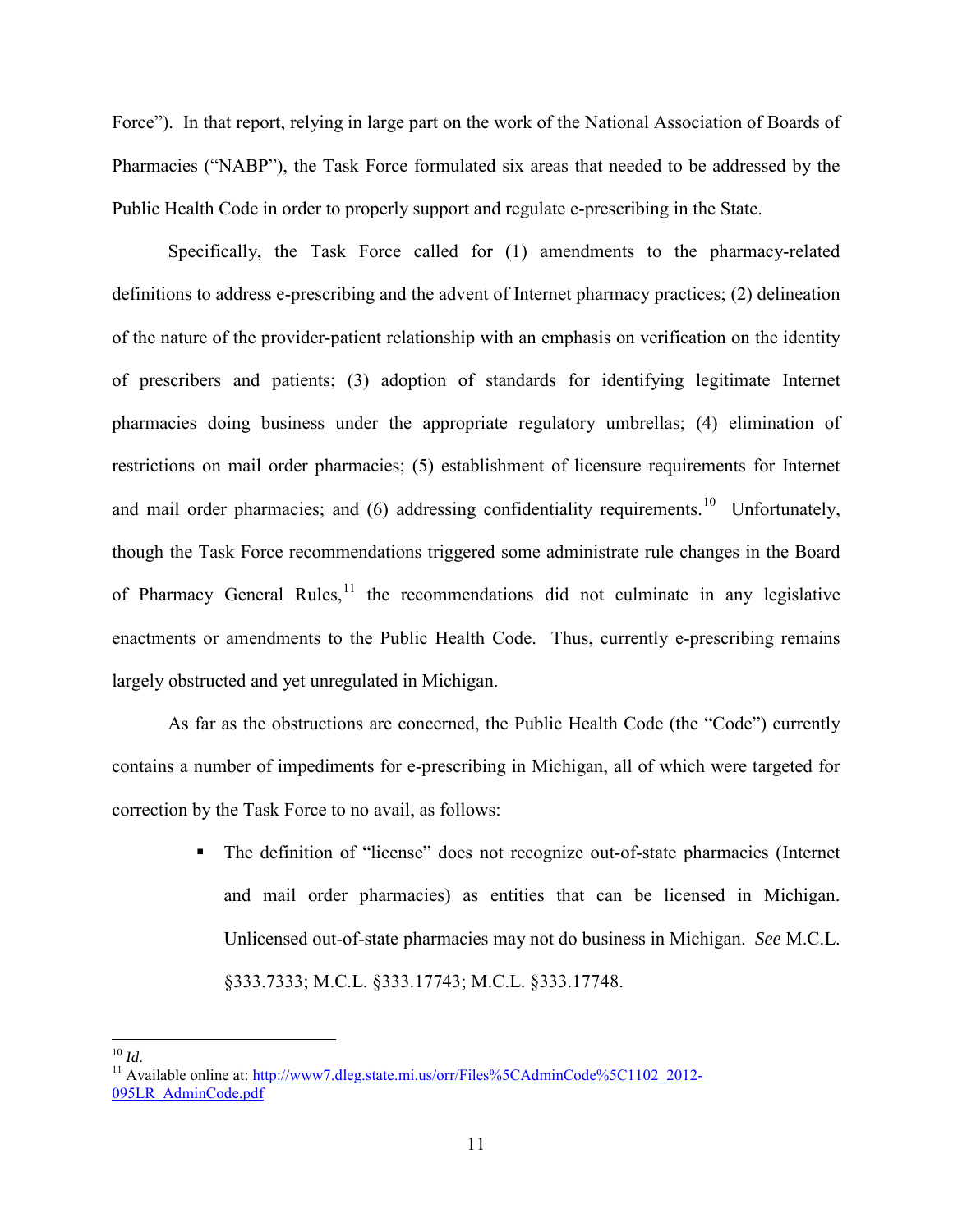- Out-of-state pharmacies may not dispense Schedule II prescriptions without using an official prescription form, which currently is not available to them. *See* M.C.L. §333.7333.
- Pharmacies in Michigan may not dispense a prescription for a controlled substance that is written and signed by a physician prescriber who is licensed to practice in a state other than Michigan, making it impossible for Michigan Pharmacies to have equal access to the mail order industry. *See* M.C.L. §333.7405; M.C.L. §333.17763.
- Electronic transmission of a prescription is not recognized as "equivalent record of an original prescription," which causes compliance problems for in-state and out-of-state Internet and mail order pharmacies. *See* M.C.L. §333.17751.

Notwithstanding the lack of legislative action, Michigan does appear to be on the verge of taking some action to regulate the *websites* of pharmacies doing business in Michigan in an effort to differentiate them from arguably illegitimate Internet and mail order pharmacies with a web presence. Specifically, relying on the NABP's certification criteria for pharmacy websites known as the "Verified Internet Pharmacy Practice Sites" or "VIPPS," the Task Force has agreed to adopt the principles outlined by VIPPS as a guide in establishing new regulations in Michigan.<sup>[12](#page-11-0)</sup>

The work of the Task Force also recently spun the formation of the Michigan Workgroup to further examine e-prescribing in the broader context of e-health and to encourage the implementation of the Task Force corrections and recommendations. When additional work

<span id="page-11-0"></span><sup>&</sup>lt;sup>12</sup> Current VIPPS certification criteria available online at: [http://www.nabp.net/programs/accreditation/vipps/vipps](http://www.nabp.net/programs/accreditation/vipps/vipps-criteria/)[criteria/](http://www.nabp.net/programs/accreditation/vipps/vipps-criteria/)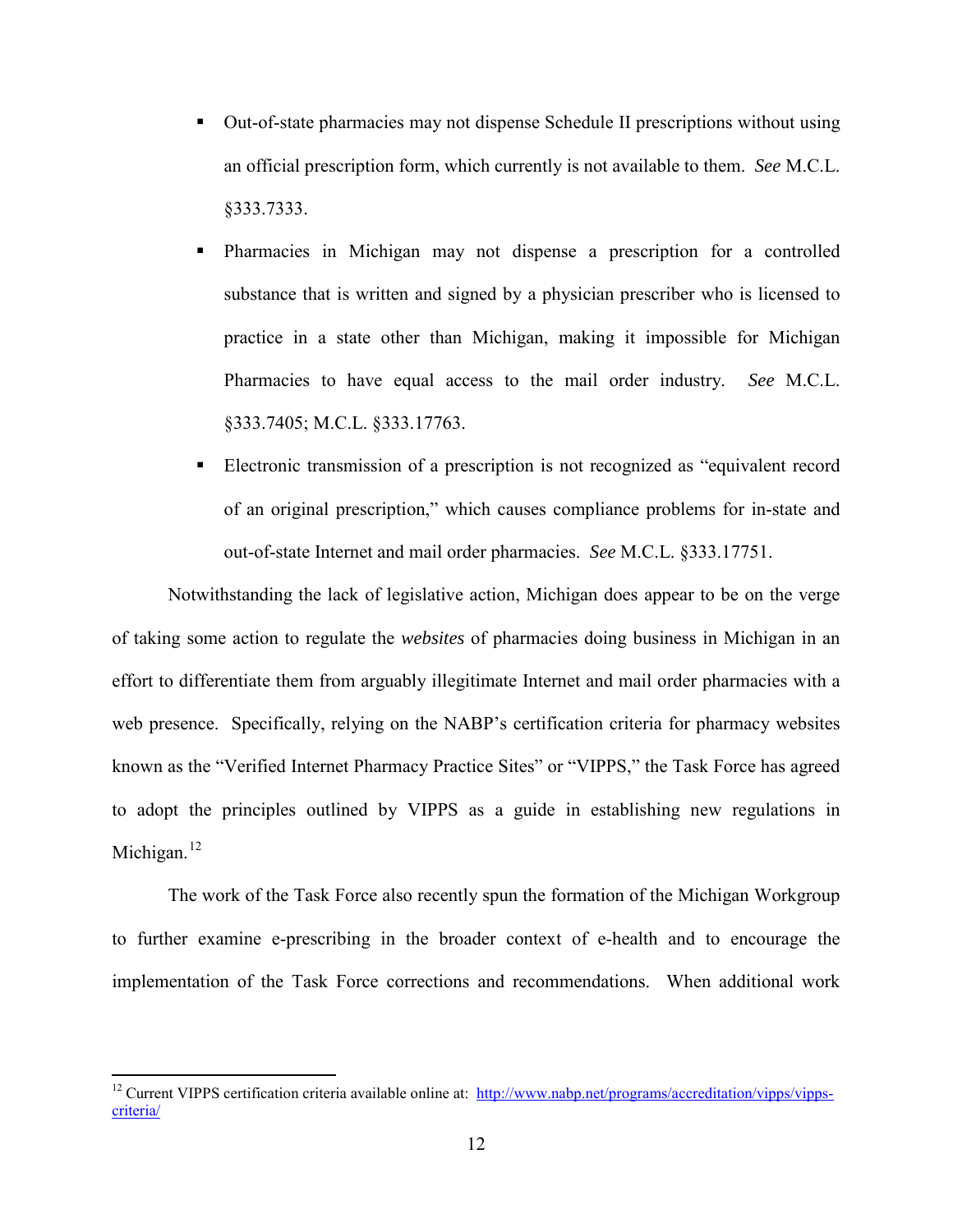product by the Internet Task Force, the Michigan Workgroup, or any other legislative initiative in this area takes place, this paper will be updated to reflect the changes.

*PRIVACY CONSIDERATION OF E-PRESCRIBING:* The confidentiality of health information is protected by the federal Health Insurance Portability and Accountability Act (HIPAA), which governs the use and disclosure of health information by individuals and entities identified as "health care providers." Under the definition of "health care providers," pharmacies are specifically identified as one of the categories of providers having to comply with the requirements of HIPAA. HIPAA contains comprehensive standards for privacy and security that must be followed by entities engaged in e-prescribing, but those standards are outside of the scope of this paper.

### **INTRASTATE PRACTICE GUIDELINES/SPECIAL PURPOSE LICENSES**

*IN GENERAL:* It is technologically feasible for a Michigan-licensed psychiatrist with an office in Kalamazoo to provide telepsychiatry to a patient in Temperance. However, what if the patient moves to Toledo? Or Texas? Since one of the underlying goals of telemedicine is to allow practitioners to provide "remote" treatment through electronic consultations, state boundary and licensing issues are certain to arise.

Generally speaking, most state medical boards take the position that the practice of medicine occurs in the state where the patient is located. Therefore, with respect to the above example, even though the physician is physically located in his office in Michigan, the fact that the patient is physically located in Toledo means that the practitioner is now practicing medicine in Ohio.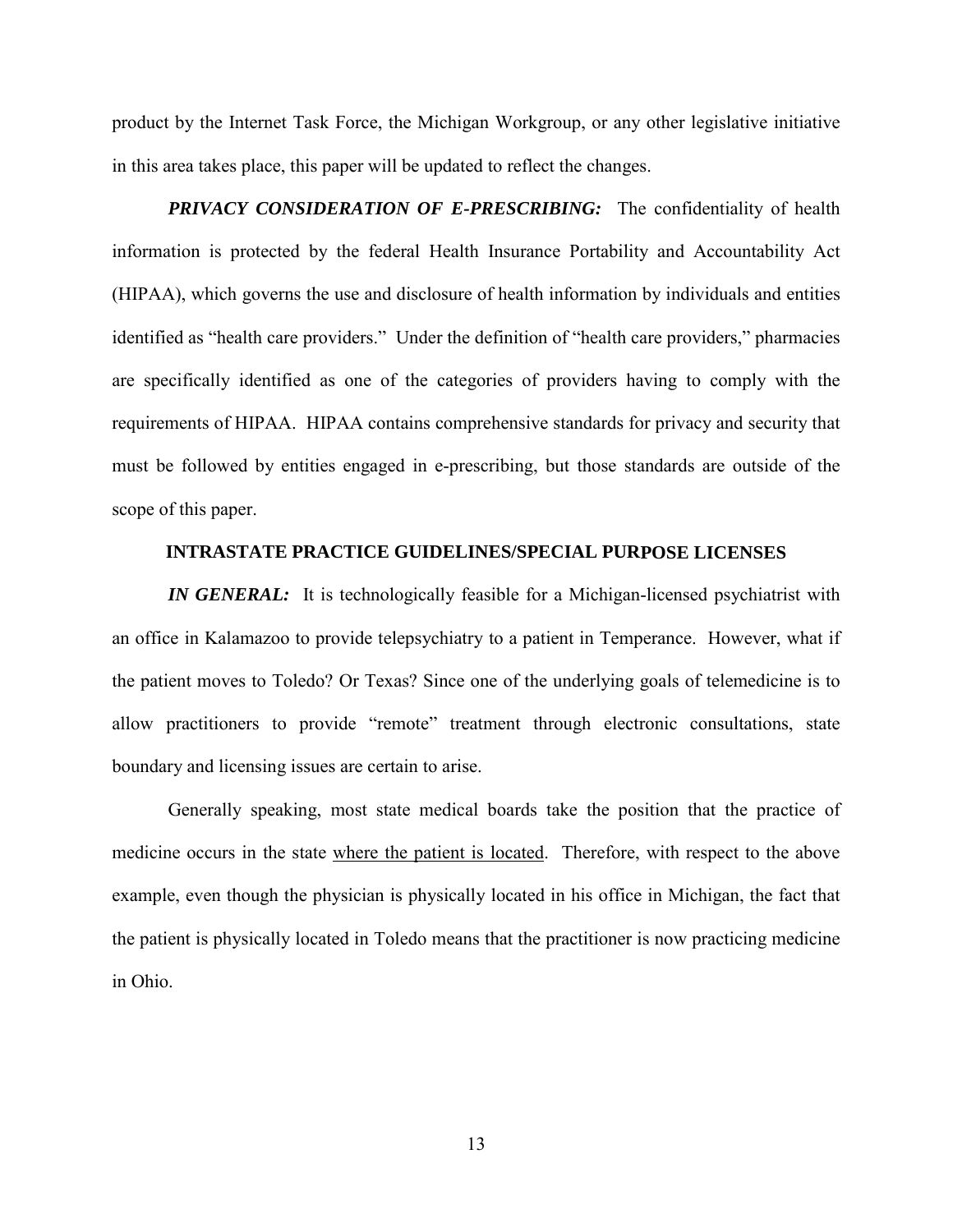In response to this telemedicine obstacle, in 1996 the FSMB endorsed model legislation ("A Model Act to Regulate the Practice of Medicine Across State Lines,")<sup>[13](#page-13-0)</sup> which, if passed by the individual states, would create a "special purpose license" enabling a physician to practice medicine across state lines. (The model legislation would need to be adopted by each state, since the FSMB acknowledged that a national license would be virtually impossible to police.)

In a nutshell, the special purpose license would allow physicians holding full and unrestricted (home) state licenses to practice medicine in any state. The special purpose license would carry reduced price, examination, and credentialing requirements. Currently, only ten states<sup>[14](#page-13-1)</sup> have enacted some version of the FSMB model. The scope of telemedicine licensure varies by state. For example, Alabama law provides for an actual special purpose license to practice medicine across state lines.<sup>[15](#page-13-2)</sup> In contrast, under Minnesota law, a physician does not obtain an actual "license," but may practice medicine across state lines so long as the physician is licensed without restriction in the state in which telemedicine will be provided, registers annually with the Minnesota Board of Medicine, and pays a registration fee.<sup>[16](#page-13-3)</sup>

Similarly, the National Council of State Boards of Nursing has established a multi-state nurse license model referred to as the Nurse Licensure Compact ("NCL"), which allows a nurse to practice across state lines unless otherwise restricted. In order for a state to participate in the Nurse Licensure Compact, it must enact legislation or regulations recognizing the NLC and must also adopt administrative rules and regulations for the implementation of the compact. Therefore, a nurse licensed in a state participating in the NLC may practice nursing both

<span id="page-13-1"></span><span id="page-13-0"></span><sup>&</sup>lt;sup>13</sup> Available online at <u>http://www.fsmb.org/pdf/1996\_grpol\_Telemedicine.pdf</u><br><sup>14</sup> Alabama, California, Minnesota, Montana, Nevada, New Mexico, Ohio, Oregon, Tennessee, and Texas.

<span id="page-13-2"></span><sup>15</sup> Ala. Admin. Code r. 540-X-16 *et seq*. 16 Minn. Stat. §147.032

<span id="page-13-3"></span>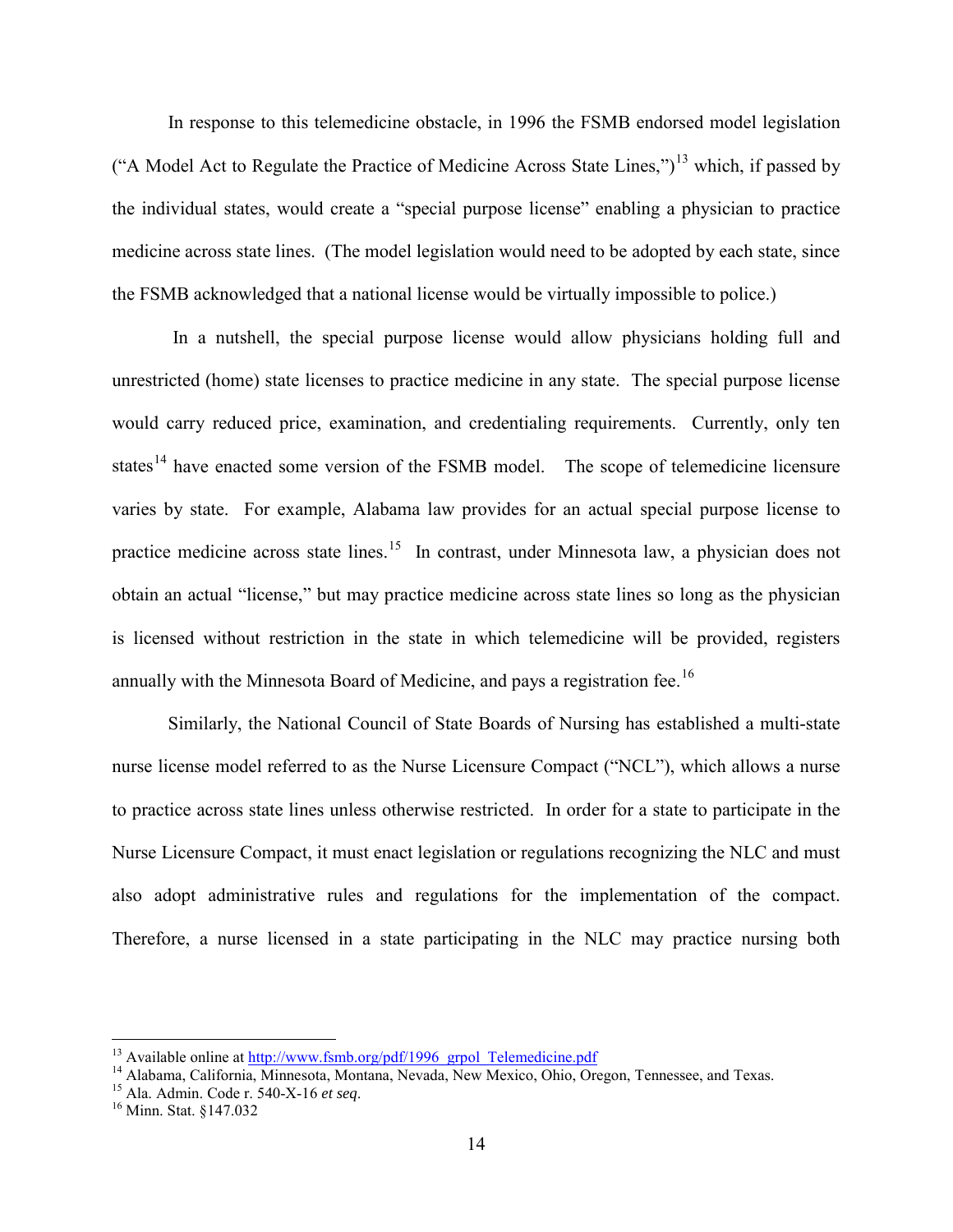physically and electronically in other NLC-participating states. To date, 24 states have adopted the compact. $17$ 

*MICHIGAN:* The E-Health Workgroup has recommended that Michigan implement a special purpose license for all health care professionals regulated under Article 15 of the Michigan Public Health Code<sup>[18](#page-14-1)</sup> who provide health care services or consultation via telemedicine across state lines to Michigan patients. The special purpose license would permit practitioners in regulated professions in other states to treat patients in Michigan via telemedicine. However, Michigan practitioners who wish to practice in other states would still be required to be licensed by the corresponding jurisdiction.

To date, no such special purpose license has been enacted. Additionally, the Michigan Physician Licensure statute does not currently provide for the practice of telemedicine across state lines. Michigan law provides that in order to be covered by private insurance, telemedicine services must be provided by a health care professional who is "licensed, registered, or otherwise authorized to engage in his or her health care profession in the state where the patient is located".<sup>[19](#page-14-2)</sup> Therefore, out-of-state practitioners who intend to treat patients located in Michigan via telemedicine must be licensed in Michigan to do so. Additionally, Michigan practitioners may not treat out-of-state patients – even if the patient usually resides in Michigan. For example, even if a Michigan physician has a long-standing relationship with a patient, if that patient was

<span id="page-14-0"></span> $\overline{a}$ <sup>17</sup> These states include Arizona, Arkansas, Colorado, Delaware, Idaho, Iowa, Kentucky, Maine, Maryland, Mississippi, Missouri, Nebraska, New Hampshire, New Mexico, North Carolina, North Dakota, South Carolina, South Dakota, Rhode Island, Tennessee, Texas, Utah, Virginia, and Wisconsin. (Source: National Council of State Boards of Nursing website, available online at: https://www.ncsbn.org/ncl.htm)

<span id="page-14-1"></span><sup>&</sup>lt;sup>18</sup> This list includes the following professions: chiropractic; dentistry; audiology; marriage and family therapy; medicine; nursing; optometry; osteopathic medicine and surgery; speech-language pathology; pharmacy practice and drug control; physical therapy; athletic training; massage therapy; podiatric medicine and surgery; counseling; psychology; occupational therapists; dietics and nutrition; sanitarians; social work; respiratory care; and veterinary medicine.

<span id="page-14-2"></span><sup>19</sup> *See* note 8, *supra*.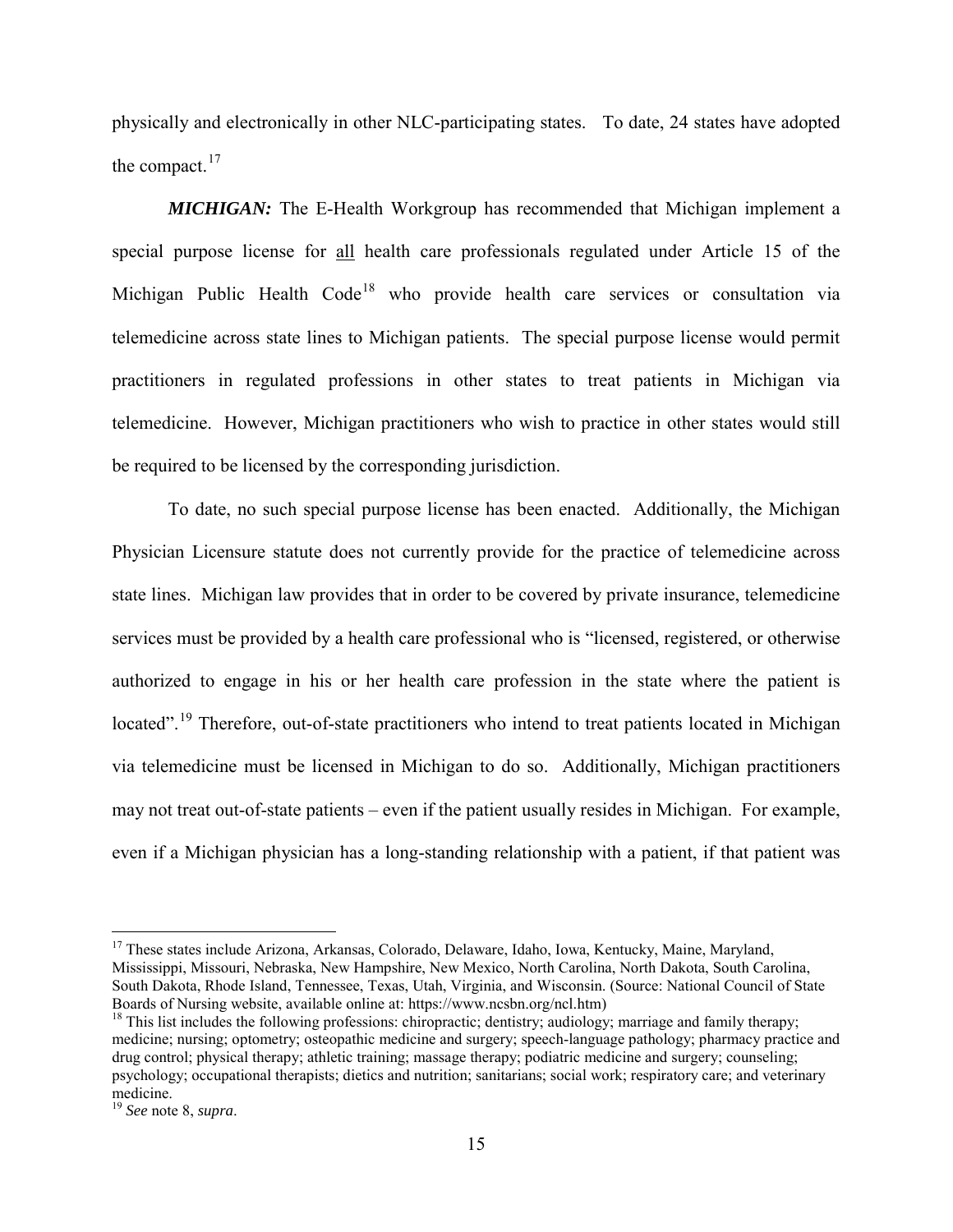vacationing in Florida he could not be treated by the Michigan physician via telemedicine. Finally, Michigan does not currently participate with the Nurse Licensure Compact.

In sum, at the present time, persons interested in practicing telemedicine across state lines must be licensed in the state in which the patient is located. Practitioners should contact the applicable state licensing board to determine if full licensure is required, or if the state offers a special purpose license and/or otherwise accommodates out-of-state practitioners.

#### **REIMBURSEMENT**

*IN GENERAL:* In addition to the above-mentioned issues, any practitioner considering the use of telemedicine will undoubtedly want to know if he or she will be reimbursed for such services. While government-funded health care programs and some private payors do provide reimbursement for certain telemedicine services, practitioners should be aware of the criteria to qualify for such payments.

Medicare – First, a brief overview of the history of telemedicine coverage is instructive. Initially, the federal Balanced Budget Act of 1997 first allowed Medicare payments for online medical consultations for patients in rural areas. However, the legislation contained many barriers to coverage, such as limiting reimbursement to specific rural health professional shortage areas, and allowing only certain CPT codes to be billed. (Not surprisingly, although the Centers for Medicare and Medicaid Services predicted between \$60 million and \$690 million in telemedicine provider reimbursement following passage of the Balanced Budget Act, only \$20 million was actually reimbursed.)

The scope of telemedicine coverage expanded gradually over the years, beginning with the Benefits Improvement and Protection Act of 2001, which (among other things) established a \$20 originating site facility fee, expanded CPT codes eligible for billing, and also broadened the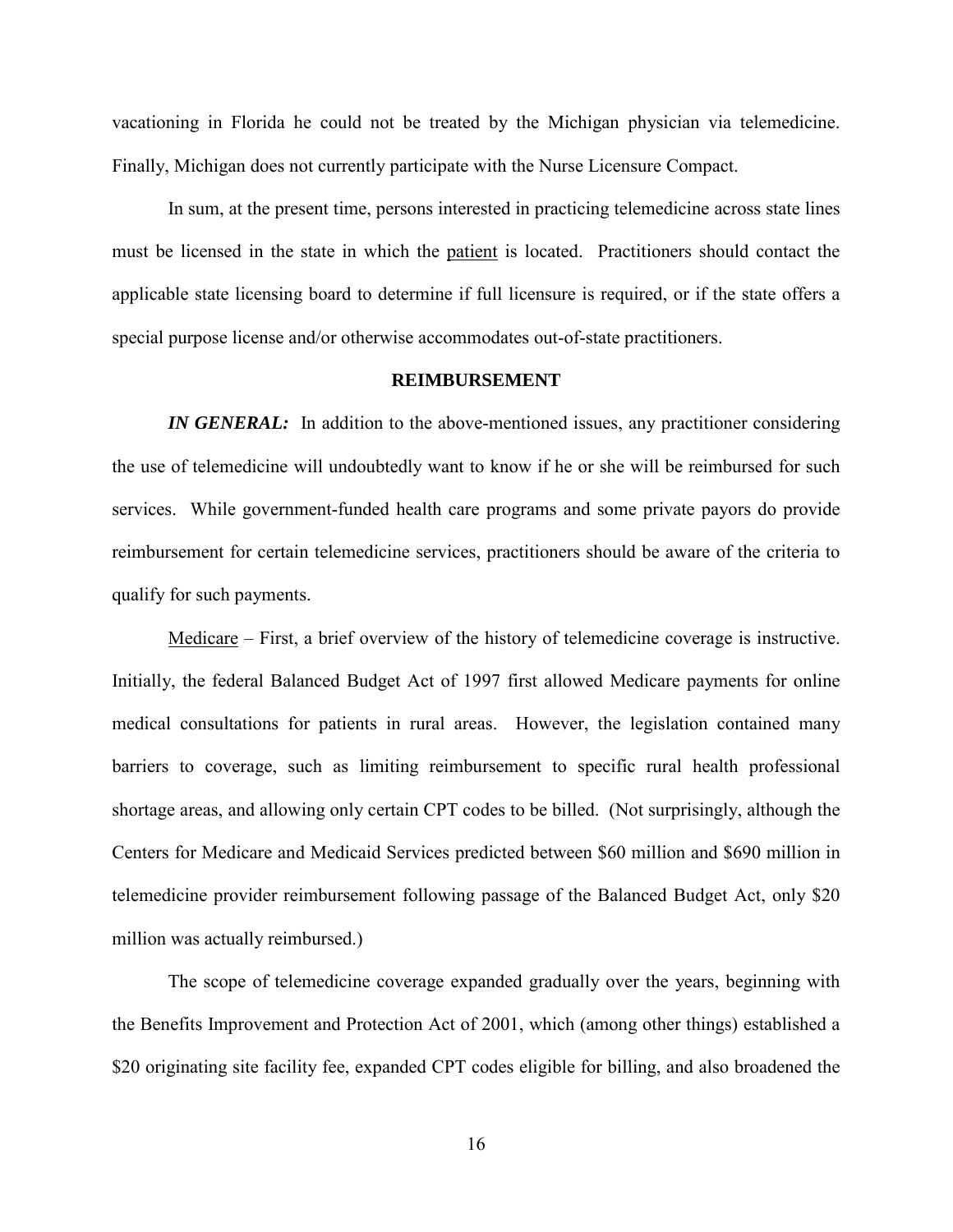geographic locations where services would be provided. Additionally, the 2008 Medicare Improvements for Patients and Providers Act added certain entities to the list of qualifying "originating sites" for the payment of telemedicine services.

Despite these developments, currently neither Medicare nor Michigan Medicaid (discussed below) reimburse for the type of "telemedicine" that is commonly envisioned  $-$  i.e., a patient receiving health care services long-distance from his or her home. Specifically, in order for telemedicine services to be reimbursed by Medicare, the patient receiving the services must be located at one of the following "originating sites:"

- The office of a physician or practitioner
- A hospital

 $\overline{a}$ 

- Critical Access Hospital (CAH)
- Rural Health Clinic (RHC)
- A Federally Qualified Health Center (FQHC)
- A hospital-based or critical access hospital-based renal dialysis center (including satellites – however, independent renal dialysis facilities are not eligible originating sites)
- A Skilled Nursing Facility  $(SNF)$
- A Community Mental Health Center (CMHC)

Additionally, the "originating site" must be located in either a rural health professional shortage area or a county not classified as a metropolitan statistical area.<sup>[20](#page-16-0)</sup> (Note that certain entities who participate in HHS-approved telemedicine demonstration projects qualify as

originating sites regardless of geographic location.) Thus, providers should discern if the originating site is eligible for telemedicine coverage prior to providing services.

<span id="page-16-0"></span> $^{20}$  A "Metropolitan Statistical Area" (MSA) is defined by the United States Office of Management and Budget as having at least one city with a population of 50,000 or more, and having adjacent communities that share similar economic and social characteristics. The total population of an MSA is at least 100,000.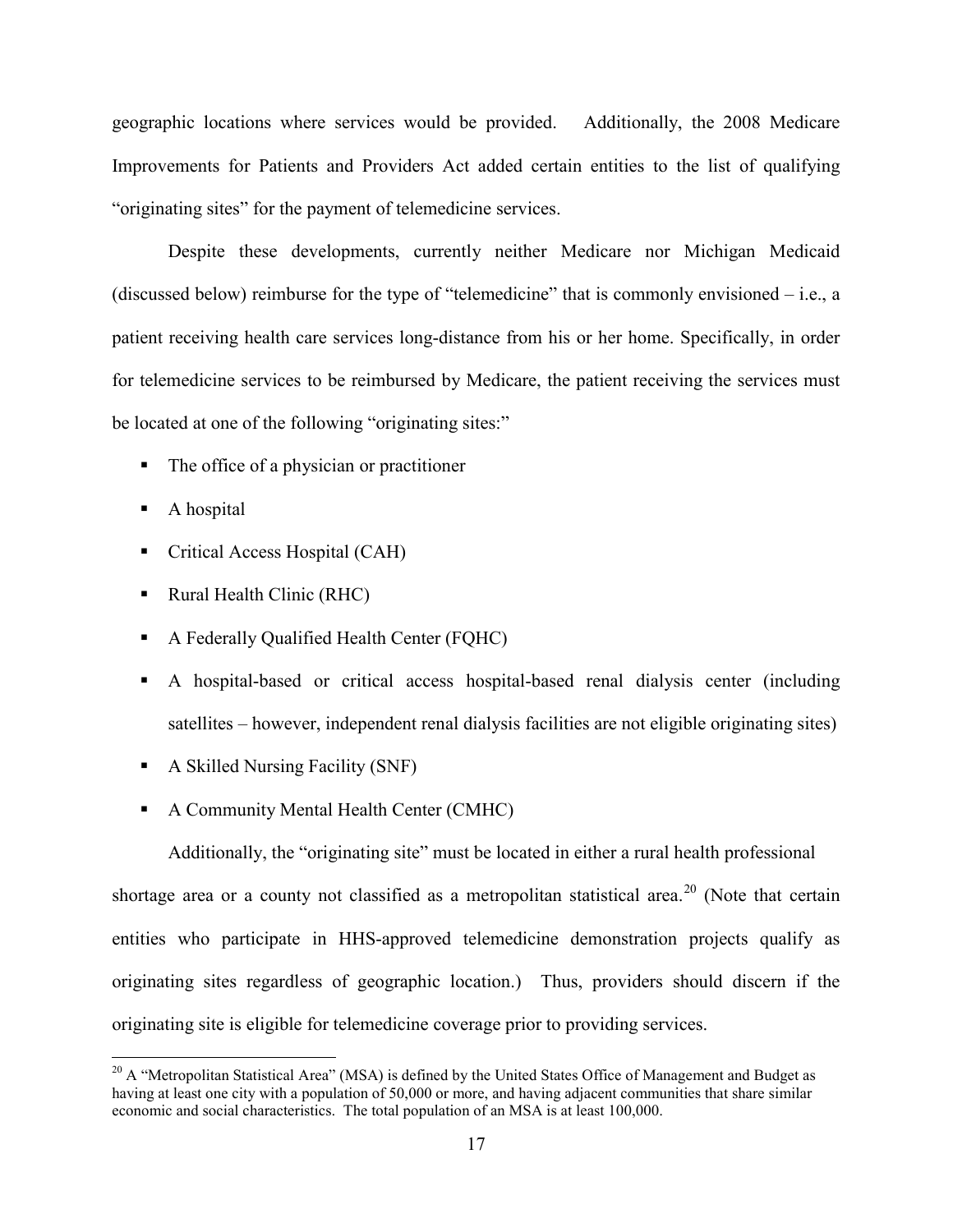Additionally, Medicare currently provides reimbursement for professional consultations, office visits, office psychiatry services, and a limited number of other Part B physician fee schedule services. However, the services must be provided using interactive audio and video telecommunications, which permit real-time communication between the patient at the originating site and the practitioner at the distant site. Therefore, reimbursement for the use of "store and forward technologies" (e.g; where one practitioner conducts a taped medical/oral history exam with a patient and forwards to another physician for consultation or email) is not permitted.<sup>[21](#page-17-0)</sup>

Moreover, in order to be reimbursable by Medicare, telemedicine services must adhere to all of the foregoing criteria and must be provided by one of the following practitioners (subject to the requirements of state law):

• Physician

 $\overline{a}$ 

- Nurse practitioner, nurse midwife or clinical nurse specialist
- Physician assistant
- Registered dietitian or nutrition professional
- Clinical psychologist or clinical social worker (note that clinical psychologist and social workers cannot bill for psychotherapy services that include medical evaluation and management services under Medicare)

Medicaid/Private Payors – Additionally, many states have enacted state telemedicine/telehealth reimbursement laws pertaining to individual state Medicaid programs. To date, 39 states have passed state telemedicine/telehealth reimbursement laws or legislation impacting reimbursement for telemedicine and telehealth. While most state laws involve public

<span id="page-17-0"></span><sup>&</sup>lt;sup>21</sup> Medicare payment is permitted for "store and forward" telemedicine only for federal telemedicine demonstration programs conduced in Alaska or Hawaii.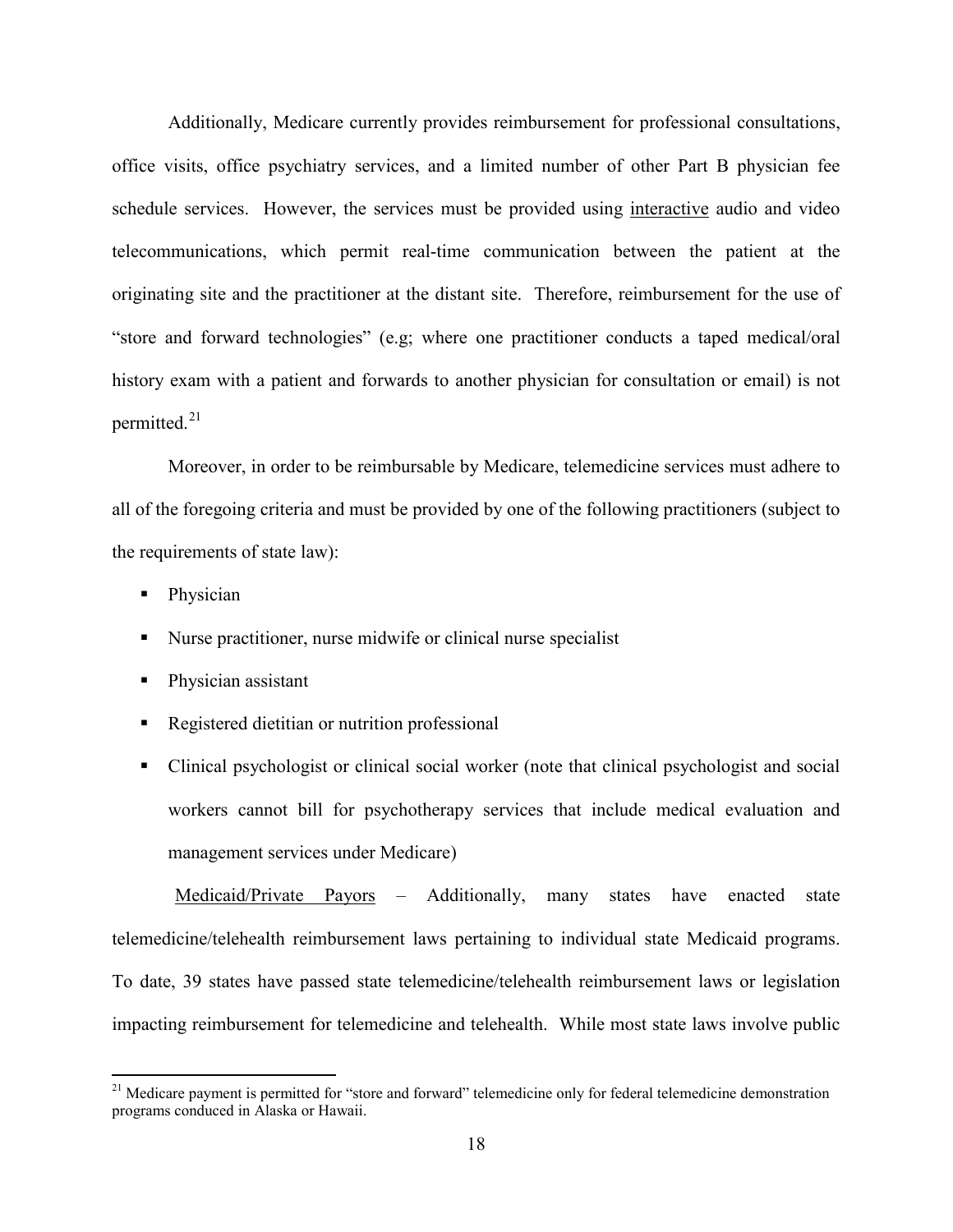(Medicaid) funding, 15 states have enacted legislation specifically dealing with private payer reimbursement for telemedicine.<sup>22</sup> For example, Texas law mandates that a "health benefit plan [as defined by statute] may not exclude a telemedicine medical service or a telehealth service from coverage under the plan solely because the service is not provided through a face-to-face consultation."<sup>[23](#page-18-1)</sup>

Such laws are endorsed by medical societies such as the AMA and AOA, which have both passed resolutions encouraging states to support the reimbursement of telemedicine services by private insurance.<sup>[24](#page-18-2)</sup>

## *MICHIGAN:*

Medicare – Michigan providers who participate with Medicare are bound by the abovelisted guidelines to qualify for Medicare reimbursements. The specific details with respect to billing for telemedicine can be found in Chapter 15, §270 of the Medicare Benefit Policy Manual,<sup>[25](#page-18-3)</sup> and Chapter 12, §190 of the Medicare Claims Processing Manual.<sup>[26](#page-18-4)</sup>

One final consideration for Michigan providers with respect to Medicare payment is that, as a condition of Medicare Part B payment, "the physician or practitioner at the distant site must be licensed to provide the service under State law

Medicaid – In 2006, the agency responsible for the Michigan Medicaid program, the Michigan Department of Community Health ("MDCH") issued a bulletin<sup>[27](#page-18-5)</sup> (MSA 06-22)

<span id="page-18-0"></span><sup>&</sup>lt;sup>22</sup> These states include California, Colorado, Georgia, Hawaii, Kentucky, Louisiana, Maine, Maryland, Michigan, New Hampshire, Oklahoma, Oregon, Texas, Vermont, Virginia. However, note that Colorado's statute only applies to patients in rural areas. (Source: Center for Telehealth and E-Health Law,http://ctel.org/2012/07/michiganbecomes-15th-state-to-pass-private-payer-telehealth-reimbursement/))<br><sup>23</sup> Tex. Ins. Code Ann. §1455.001

<span id="page-18-1"></span>

<span id="page-18-2"></span><sup>&</sup>lt;sup>24</sup> See AOA Statement, *supra* note 6; Resolutions by the AMA House of Delegates, House Action 123 (June 2007)(available online at: http://www.ama-assn.org/ama1/pub/upload/mm/38/a07res.pdf)

<span id="page-18-3"></span><sup>&</sup>lt;sup>25</sup> Available online at: <http://www.cms.hhs.gov/manuals/Downloads/bp102c15.pdf>

<span id="page-18-4"></span><sup>&</sup>lt;sup>26</sup> Available online at:<http://www.cms.hhs.gov/manuals/downloads/clm104c12.pdf>

<span id="page-18-5"></span><sup>&</sup>lt;sup>27</sup> Bulletin available online at [http://www.michigan.gov/documents/MSA\\_06-22\\_155090\\_7.pdf](http://www.michigan.gov/documents/MSA_06-22_155090_7.pdf)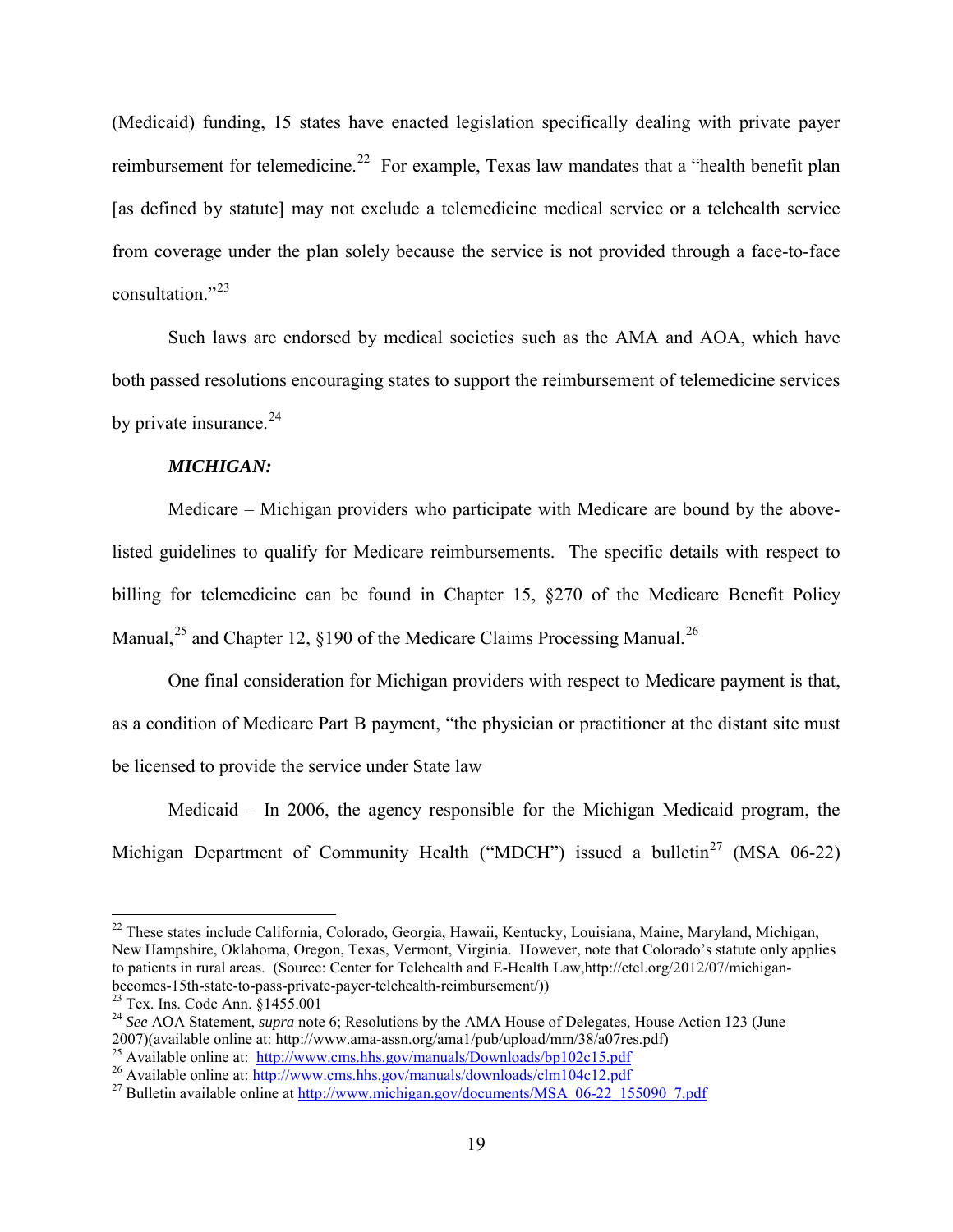regarding Medicaid reimbursement for telemedicine services that has been largely unchanged since then. The bulletin, in conjunction with the Michigan Medicaid Provider Manual<sup>[28](#page-19-0)</sup>, sets out the requirements for reimbursement for telemedicine services.

Pursuant to the Michigan Medicaid Provider Manual, the following services may be provided via telemedicine:

- Consultation
- Office visits
- Individual psychotherapy
- Pharmacological management
- End stage renal disease (ESRD) related services

The MDHC Telemedicine Services Database lists the specific procedure codes that may be billed for telemedicine services.<sup>[29](#page-19-1)</sup>

As with Medicare rules, the "originating site" is the location of the eligible beneficiary (the patient) at the time the service being furnished via a telecommunications system occurs. The location of the physician or practitioner providing the telemedicine services is called the "distant site." Importantly, the distant site and the originating site must be at least 50 miles apart.<sup>[30](#page-19-2)</sup> Additionally, in order for telemedicine services to be reimbursed, the patient must be at one of the following originating sites:

- County mental health clinic or publicly funded mental health facility
- Federally Qualified Health Center (FQHC)
- Hospital either inpatient, outpatient, or a critical access hospital (CAH)

<span id="page-19-0"></span><sup>&</sup>lt;sup>28</sup> Available online at:  $\frac{http://www.michigan.gov/mdch/0,1607,7-132--87572--,00.html}{http://www.michigan.gov/documents/mdch/Telementicine_ -January_2011_Final_341335_7.pdf}$ 

<span id="page-19-2"></span><span id="page-19-1"></span><sup>&</sup>lt;sup>30</sup> Michigan Medicaid Provider Manual, Practitioner Chapter, Section 20.1.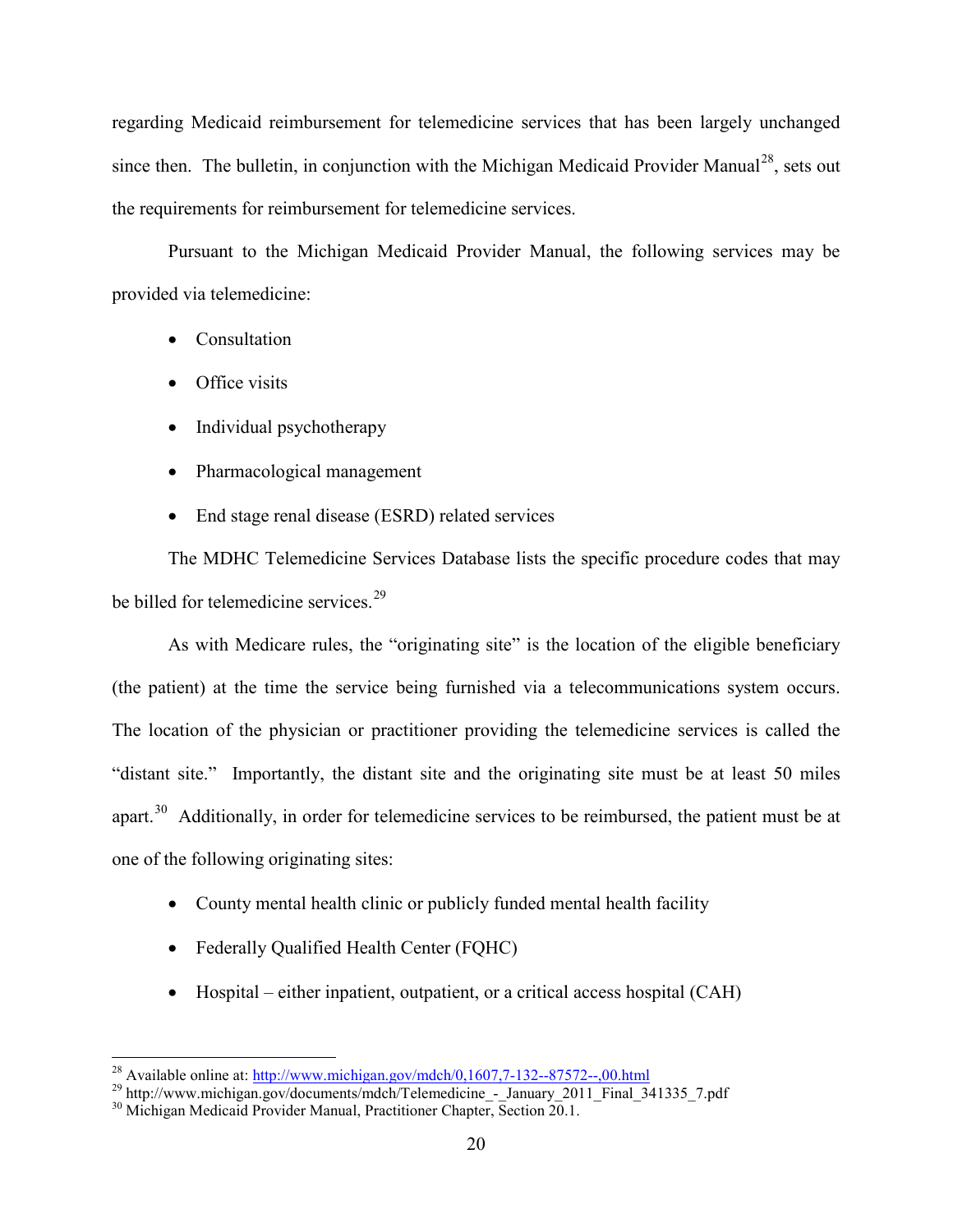- Office of a physician or other practitioner (this includes medical clinics)
- Rural dialysis facility
- Rural Health Clinic (RHC)
- Skilled Nursing Facility (SNF)
- Tribal Health Center (THC)

Although, as always, the services provided must be medically necessary in order to be reimbursed, the decision of medical necessity will be made by the practitioner at the distant site. A medical professional is not required to "present" the patient to the practitioner at the distant site. Thus, a receptionist or office staff member could set the patient up with the telecommunications equipment. However, Michigan Medicaid requires that the examination of the beneficiary must be performed via a real-time interactive audio **and** video telecommunications system. That means that the beneficiary must be able to see and interact with the off-site practitioner.

Private Payors – Effective June of 2012, two laws in Michigan require private health insurers, including Blue Cross Blue Shield, to provide coverage for services "appropriately provided" through telemedicine. Essentially, the law limited the requirement of "face-to-face" contact as a perquisite for reimbursement. Now, telemedicine services may be covered, subject to the following conditions:

> • For purposes of the law authoring coverage, to be considered "telemedicine" the law provides that "the health care professional must be able to examine the patient via a real time, interactive audio or video, or both, telecommunications system and the patient must be able to interact with the off-site health care professional at the time the services are provided."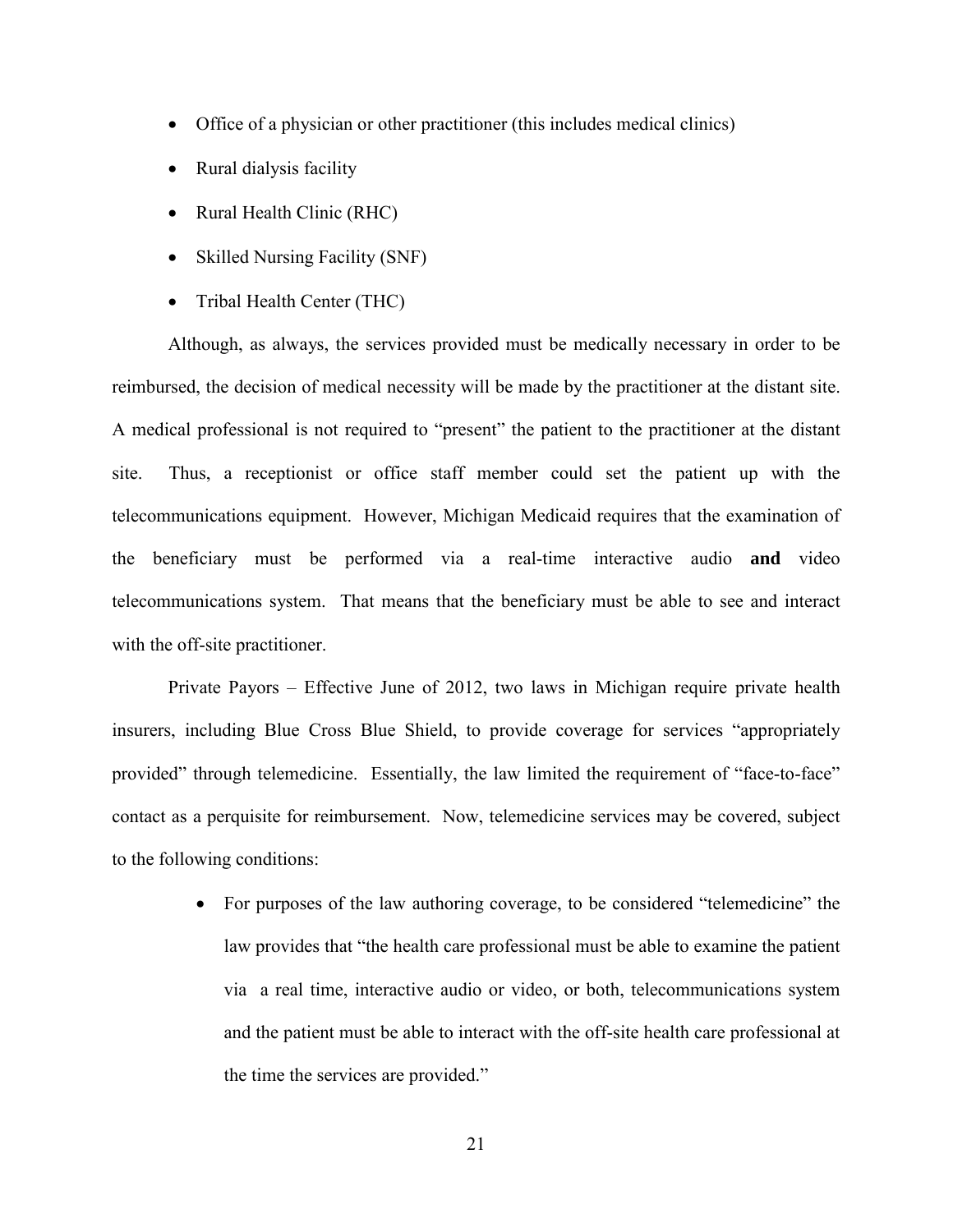- The services must be provided by a "health care professional who is licensed, registered, or otherwise authorized to engage in his or her health care profession in the state where the patient is located.
- Telemedicine services are subject to all terms and conditions between the insurer and the insured, including (but not limited to) co-payments, co-insurances, deductibles, and approved amounts.

# **SPECIAL ISSUES - MENTAL HEALTH**

As discussed above, government payors will not reimburse for telemedicine services provided to patients in their home or via "forward and store" technologies, such as email. However, such restrictions have not impeded one growing area of telemedicine, which is Internet counseling. A wide range of telemedicine services related to mental and behavioral health has emerged in the past fifteen years, including online services offered by support groups and professional advocacy organizations; one-on-one interactive counseling sessions between therapists and patients; and telemonitoring devices for depression patients and other mental illness sufferers in order to support self-help, prevent suicide, and avoid re-hospitalization. In fact, the E-Health Workgroup has predicted that "virtual offices" are slated to become an integral part of the future of psychology practice, "including routine online video-therapy, or telemental, between practitioner and patient via computer, cell phone, or some other future technology."<sup>[31](#page-21-0)</sup>

Importantly, since mental health services are often ranked second in priority to "physical" health services, telemedicine can be used to address the shortage of psychiatrists and other counselors. For example, at the Mott Children's Health Center in Flint, pediatric patients often have to wait two months to see the one child psychiatrist on staff.<sup>[32](#page-21-1)</sup> In order to address this

<sup>31</sup> *2008 Report*, *supra* note 1, at 24.

<span id="page-21-1"></span><span id="page-21-0"></span><sup>32</sup> *See* Satyanarayana, *supra* note 2.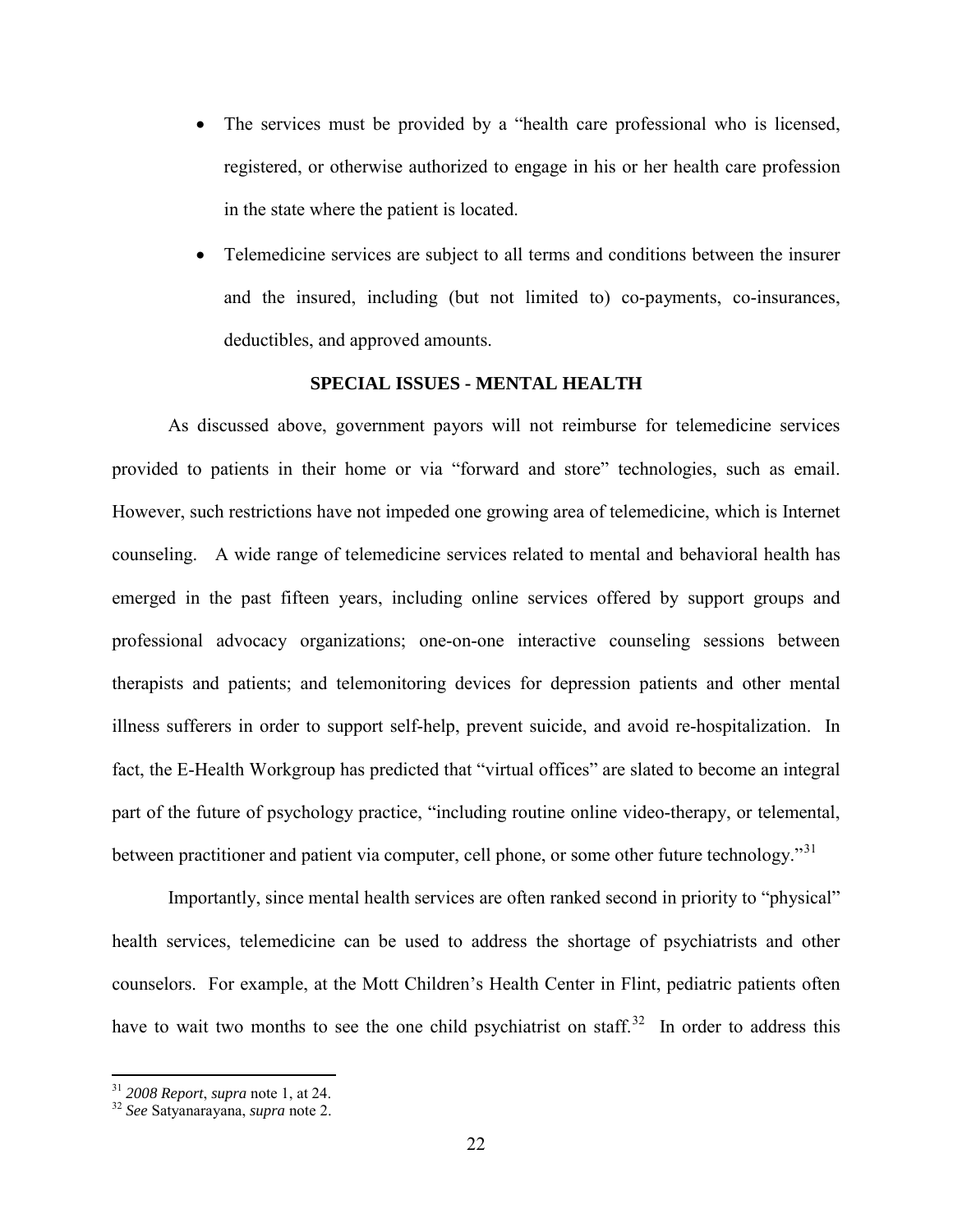shortage, the hospital teamed with a special child psychiatry program at Michigan State University, where patients interact with physicians with the use of teleconferencing.<sup>[33](#page-22-0)</sup>

 Despite the opportunities presented by the use of "telemental" services and corresponding potential growth, there has been limited guidance issued by mental health professional societies. The American Psychological Association (APA) issued the "APA Statement on Services by Telephone, Teleconferencing, and Internet" in 1997, which simply deferred to previously-issued APA standards that recommend a psychologist 1) take reasonable steps to protect patients, clients, and research recipients from harm; 2) obtain informed consent; 3) assure confidentiality; 4) honor patient boundaries; 5) avoid harm; 6) describe the nature and expected results of therapeutic intervention; and 7) follow standards for proper advertising.<sup>[34](#page-22-1)</sup>

While the American Psychiatric Association has offered guidance with respect to the specific technologies that should be used during telepsychiatry sessions<sup>[35](#page-22-2)</sup> in a 1998 "Telepsychiatry Via Videoconferencing Resource Document," technology has undoubtedly advanced dramatically since then rendering the specific recommendations in terms of equipment, bandwidth, etc., no longer applicable. Importantly, however, the Resource document offers general guidance on clinical interview techniques; privacy, confidentiality, and informed consent; and maintaining medical records, which continue to be relevant guidance for mental health professional. For example, the Resource provides some analysis of when telepsychiatry may or may not be appropriate (in emergency situations, for forensic uses, etc.) and the advised content of medical records and progress notes for telepsychiatry sessions.

 $\overline{a}$ <sup>33</sup> *Id*.

<span id="page-22-0"></span><sup>&</sup>lt;sup>34</sup> Available online at:<http://www.apa.org/ethics/education/telephone-statement.aspx>

<span id="page-22-2"></span><span id="page-22-1"></span><sup>&</sup>lt;sup>35</sup> See "Telepsychiatry Via Videoconferencing Resource Document," approved by APA Board of Trustees July 1998 (APA Document Reference No. 980021) (available online at: [http://www.telepsychiatry.com/apa.pdf \)](http://www.telepsychiatry.com/apa.pdf)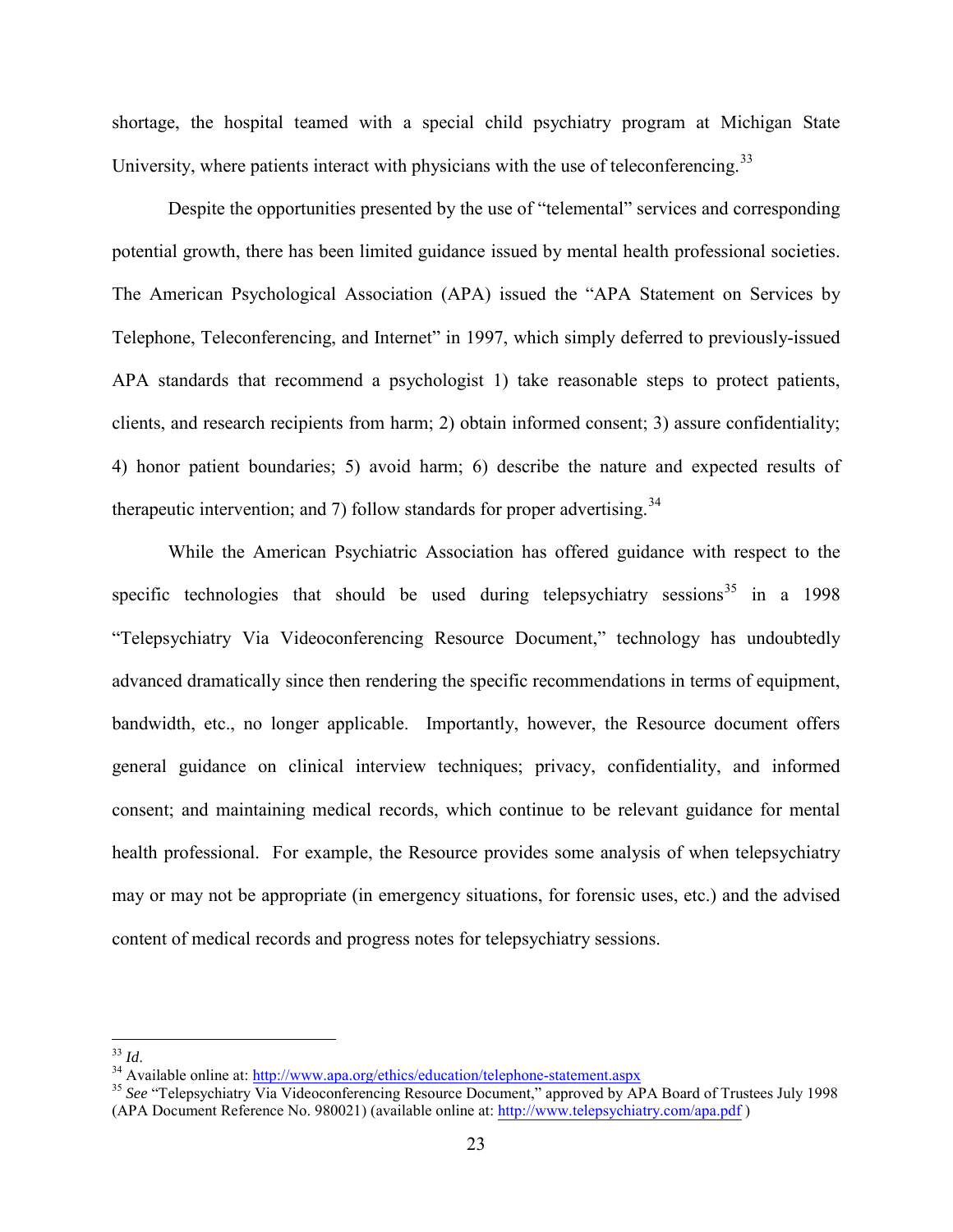The National Board of Certified Counselors also published brief statements on Internetrelated ethics in 2000. This policy statement addresses the definition and types of technologyassisted counseling, standards for ethical practice of internet counseling, and issues of confidentiality, licensure, and certification.<sup>36</sup> Additionally, the National Association of Social Workers, in Collaboration with the Association of Social Work Boards, released a 2005 handbook on issues pertaining to the use of technology and the practice of social work. The NASW/ASWB Handbook employs ten "standards" for practitioners to follow, such as adhering to the same protocols used in a face-to-face relationship; maintaining competency in the types of technologies used; and being cognizant of the advantages/disadvantages of online relationships.<sup>[37](#page-23-1)</sup>

The E-Health Workgroup's *2008 Report* predicts that more detailed guidance on the technical, regulatory and financial issues of providing "telemental" services will be forthcoming.<sup>[38](#page-23-2)</sup> In the interim, providers should follow the current guidance from their corresponding professional associations and keep in mind the payment limitation on "in-home" services – i.e., they are not currently reimbursable by Medicare or Medicaid.

### **Conclusion**

 $\overline{a}$ 

Michigan practitioners who wish to experiment with the use of telemedicine must do so carefully and are well-advised to give consideration to guidance from national medical societies and health associations. (Currently, such guidance is mainly limited to physician providers  $-$  i.e. medical doctors or doctors of osteopathy – and nurses). In sum, although this article will be

<span id="page-23-0"></span><sup>36</sup> National Board for Certified Counselors, Inc. and Center for Credentialing and Education, Inc., *The Practice of Internet Counseling* (2000) (available online at: http://www.nbcc.org/assets/ethics/internetcounseling.pdf)

<span id="page-23-1"></span><sup>37</sup> National Association of Social Workers & Association of Social Work Boards, *NASW & ASWB Standards for Technology and Social Work Practice* (2005) (available online at: <http://www.socialworkers.org/practice/standards/NASWTechnologyStandards.pdf>

<span id="page-23-2"></span><sup>38</sup> *See* 2008 Report, *supra* note 1, at 25.